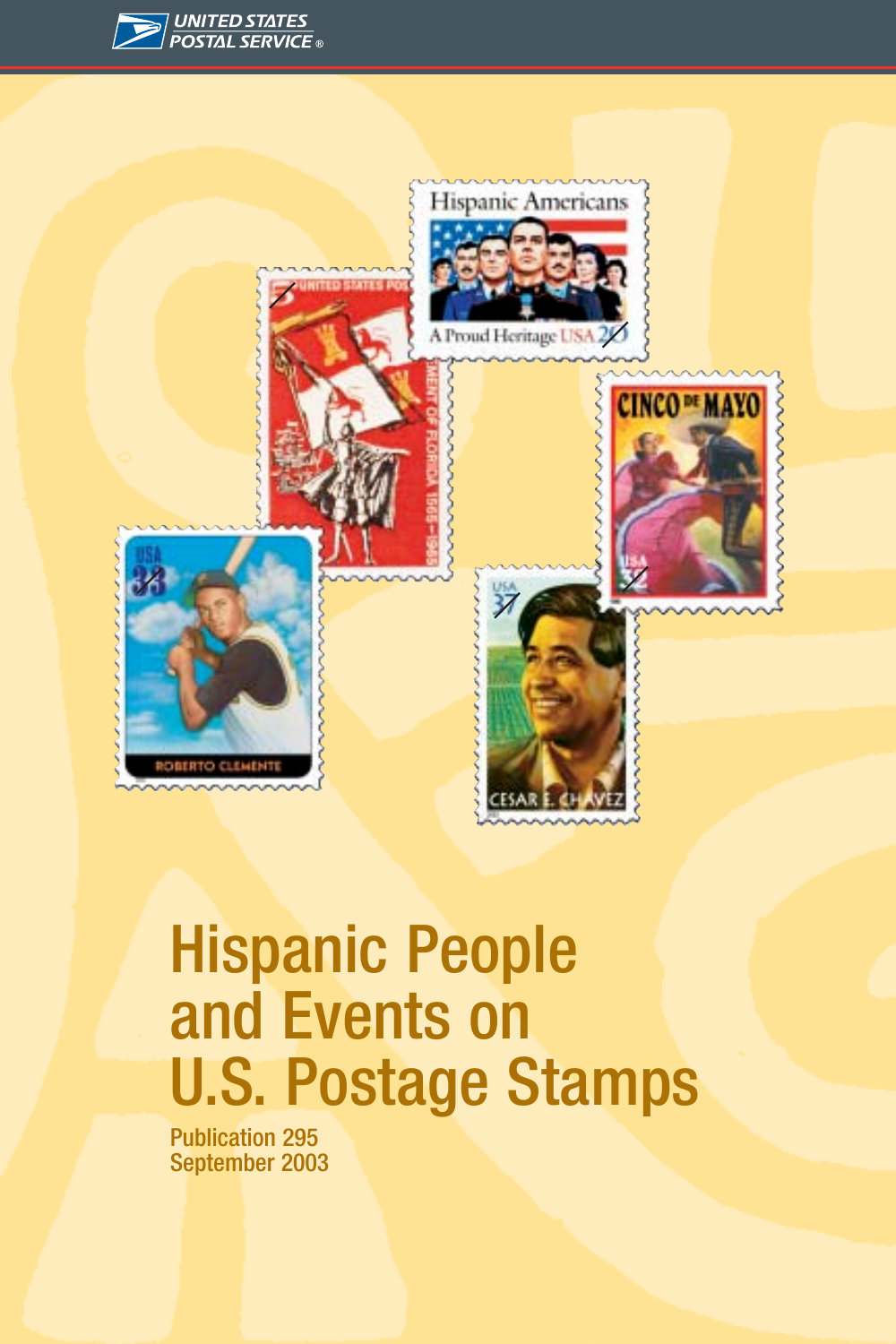Publication 295 September 2003 USPS® All rights reserved

Produced by Diversity Development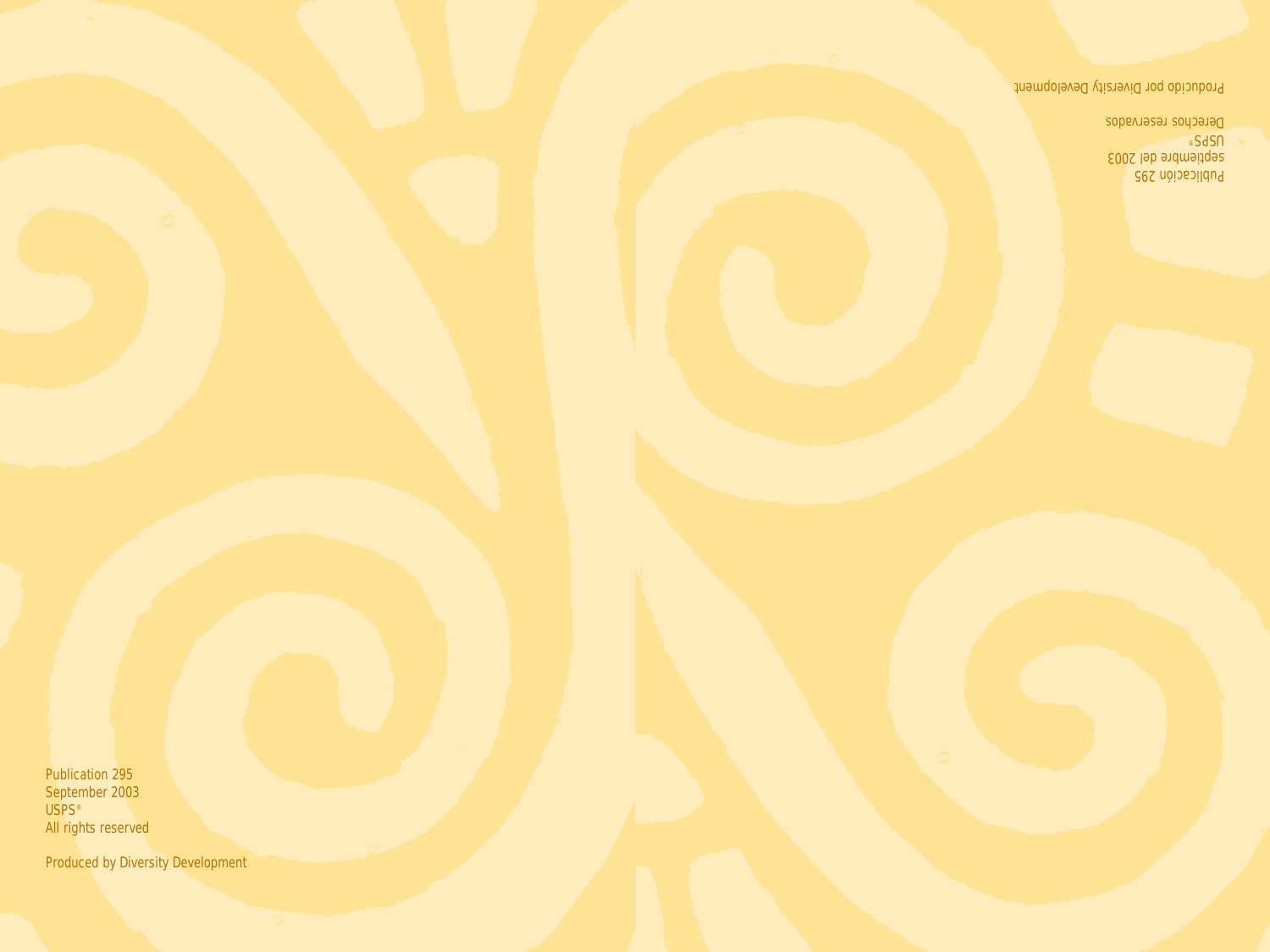## Hispanic People and Events on U.S. Postage Stamps

Postage stamps do much more than just make it possible for your mail to be delivered. For over 150 years, the U.S. Postal Service®, through its stamp program, has celebrated the people, events, and cultural milestones that form our unique American experience. United States postage stamps help tell the story of our shared heritage, one that is immensely rich because of its diversity.

This booklet celebrates many of the Hispanic people, places, and achievements that have been honored on our postage stamps. They include explorers, pioneers, statesmen, athletes, entertainers, artists, and educators — people who have made a difference to our culture and to our history.

Since precolonial times, Hispanic people have contributed to the history and development of the Americas. When the Pilgrims were disembarking from the Mayflower at Plymouth Rock, established cities were expanding in Florida, the Southwest, and the Caribbean. Today, Hispanic people continue to influence every aspect of our society.

In the years since 1869, when the Postal Service™ issued the first of the 60 stamps pictured in this booklet, the U.S. Postal Service has told their story with our postage stamps. It is a story we will continue to tell in the years to come.

Like our nation, the Postal Service has evolved and grown over time. The process of transformation is a part of our history and of our future. We will continue to transform to meet the challenges of the 21st century, so that we can provide affordable, dependable mail service to everyone in America — no matter who, no matter where.

John E. Potter Postmaster General

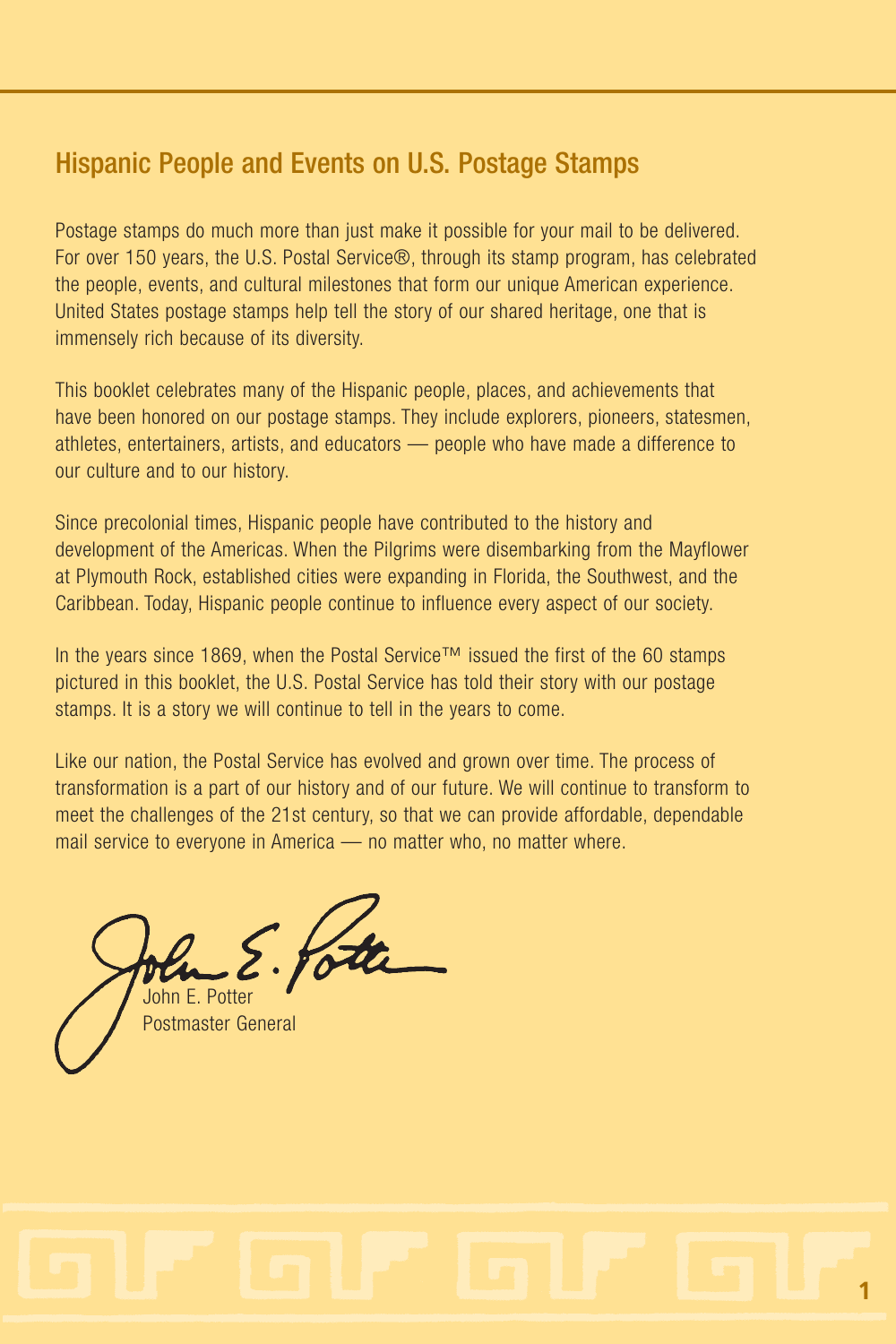

#### **Desi Arnaz**

Desi Arnaz, born Desiderio Alberto Arnaz III, fled his native Santiago, Cuba, with his family after a revolution in 1933. After working briefly for Xavier Cugat in New York, Arnaz returned to Miami, where he introduced the Conga Line. It was such a hit that Arnaz returned to New York to start his own band. He was offered a role in the 1939 Broadway musical *Too Many Girls* and later

starred in the film version. He met his future wife Lucille Ball there. During his two years of Army service during World War II, he entertained the troops. After that, he served as orchestra leader on Bob Hope's radio show from 1946 to 1947. In 1949, Ball and Arnaz co-founded Desilu Productions to run *I Love Lucy,* which ran for six years on CBS and became the most successful television program in history.

*Stamp issued: 1999*

#### **Simón Bolívar**

The South American general known as El Libertador (the Liberator), Simón Bolívar, brought independence to six present-day nations, and he is considered one of the greatest military figures in South American history. His victories helped Bolivia (named in his honor), Colombia, Ecuador, Peru, and Venezuela win independence from Spain. Two stamps honor Bolívar — an 8-cent stamp and a 4-cent — stamp in the Champions of Liberty series.



*Stamps issued: 1958*

#### **Juan Rodríquez Cabrillo**

In 1542, soldier, navigator, and explorer Juan Rodríquez Cabrillo led the first European expedition to the shores of what is now the state of California. Little is known about Cabrillo's early years. Some biographies describe him as being born in Portugal, but living most of his life in Spain. Other biographers write that he was born in Spain. For many years, Cabrillo's discoveries went unrecognized and unappreciated. Spain didn't make any claims to California until the late 18th century, when colonization started. The Postal Service issued a 29-cent stamp honoring Cabrillo.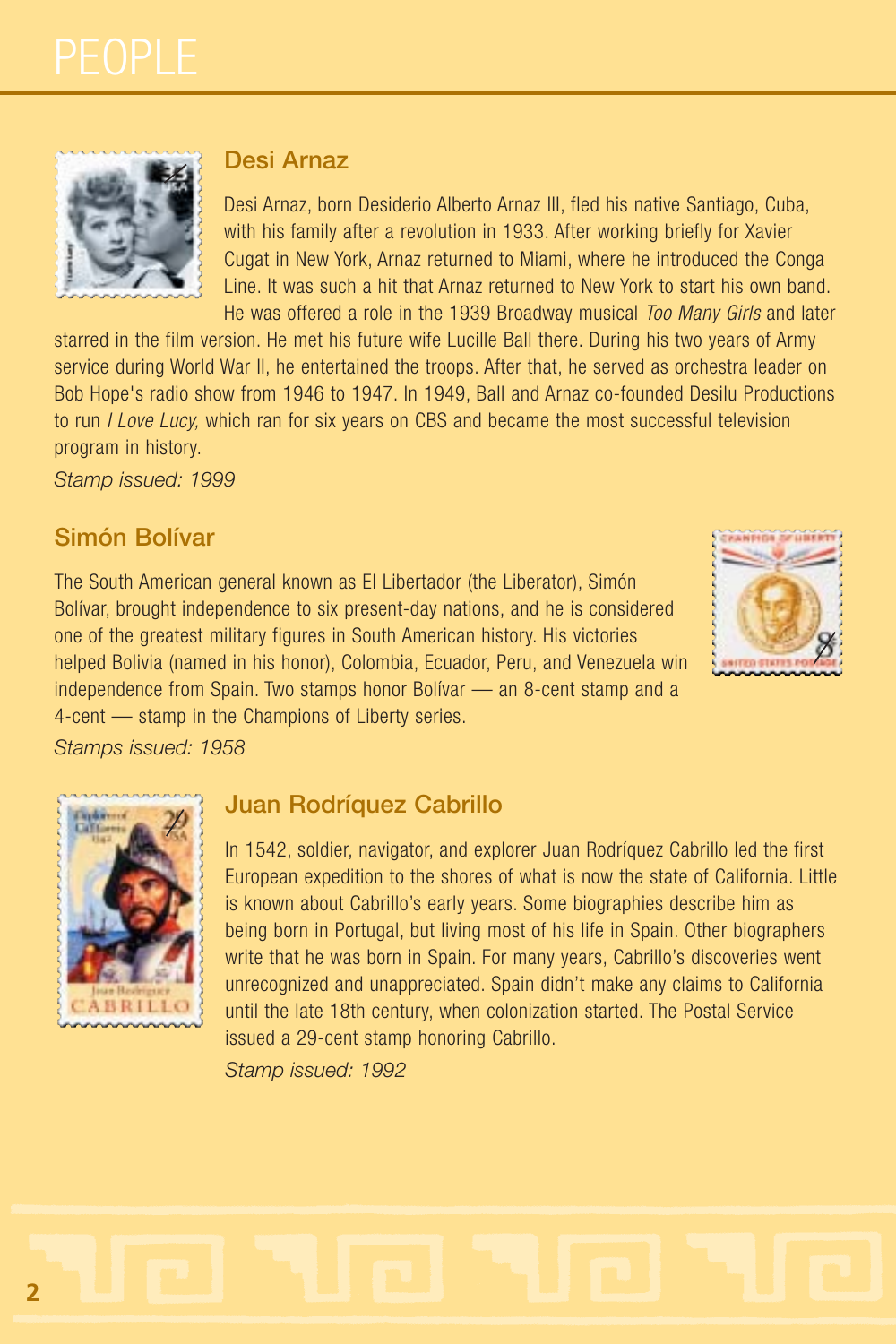

#### **Cesar E. Chavez**

Cesar E. Chavez is best known for founding the United Farm Workers of America, AFL-CIO in 1962. He remained its president and continued to work for human rights causes until the time of his death. His experiences as a migrant farmworker since age 10 fueled his efforts to help others achieve fair wages, medical coverage, pension benefits, and other rights and protections. According to Paul Chavez, Cesar's son and Chairman of the Cesar E. Chavez Foundation, "The Cesar E. Chavez commemorative stamp is a powerful vehicle to introduce new generations of Americans to his vital legacy, teaching them

that through determination and hard work they can improve their own lives and communities." *Stamp issued: 2003*

#### **Dennis Chavez**

As a United States senator, Dennis Chavez fought for the rights of Hispanic residents and Native Americans in his home state of New Mexico. Chavez served as a senator for 27 years, from 1935 to 1962. He was a strong defender of civil rights, and he paved the way for subsequent legislation. While others avoided the



subject or denied the existence of discrimination against Hispanics, Senator Chavez was not afraid to bring the issue into elections and politics. Chavez is honored on a 35-cent stamp in the *Great Americans* series.

*Stamp issued: 1991*



#### **Roberto Clemente**

Proud of his Hispanic and African-American roots, Roberto Clemente relied on his upbringing to weather incidents of racial prejudice that occurred early in his baseball career. He said, "I don't believe in color, I believe in people. My mother and father taught me never to hate someone because of their color." He was known for his zeal and passion for his sport, his inclusive attitude, and his devotion to serving the poor. He was not just a great baseball player but a great humanitarian too. He died tragically in an airplane crash while attempting to deliver supplies to

earthquake victims in Nicaragua on December 31, 1972. A 20-cent stamp and a 33-cent stamp were issued in his honor. *Stamps issued: 1984 and 2000*

# **3**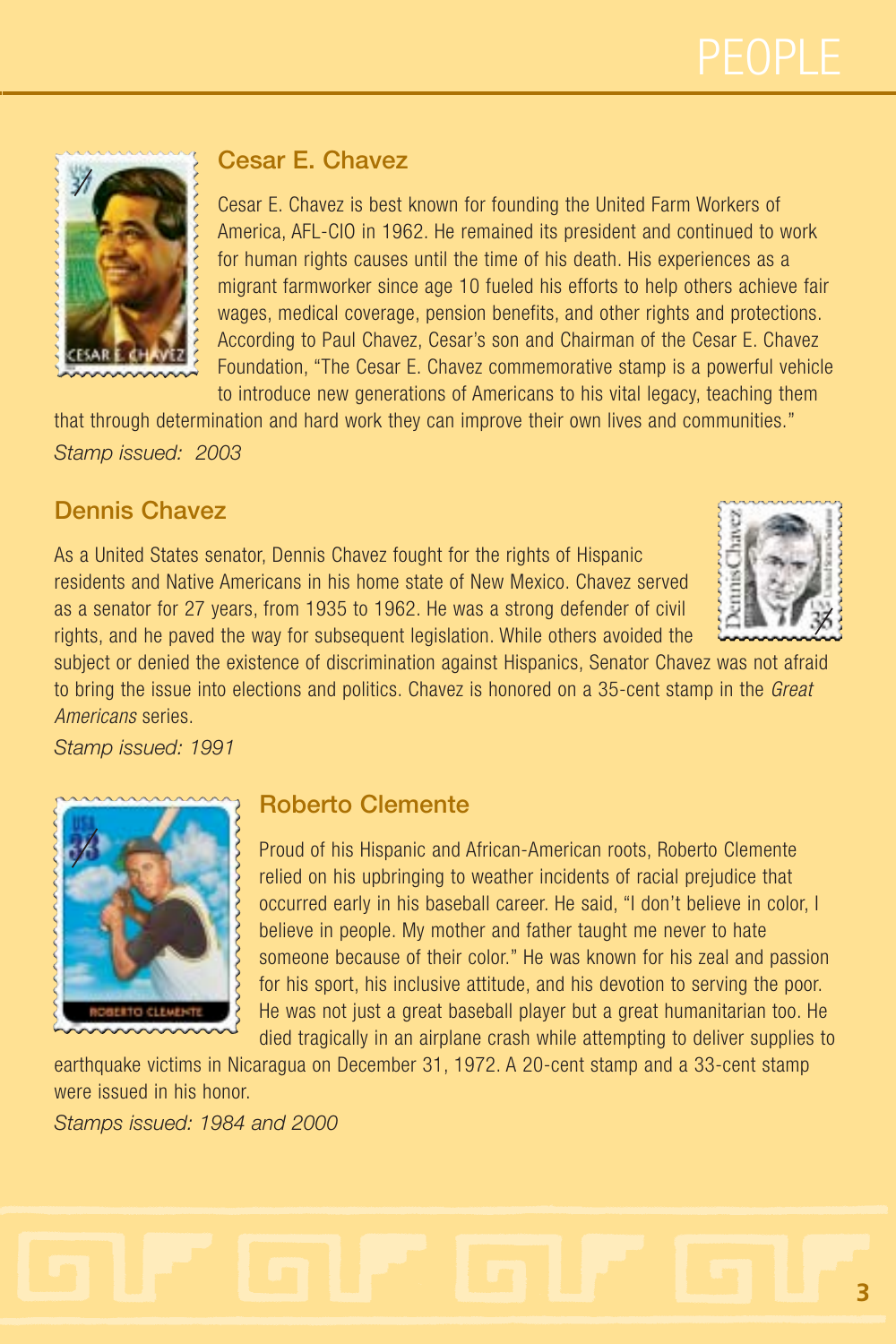

#### **David G. Farragut**

Admiral David G. Farragut was a naval commander for the North during the Civil War. His success at capturing New Orleans in the Battle of Mobile Bay earned him a place in history as one of America's most celebrated civil war heroes. The Postal Service issued three stamps featuring Farragut — a \$1 stamp, a 3-cent stamp, and a 32-cent stamp in the Civil War series.

*Stamps issued: 1903, 1937, and 1995*

#### **General Bernardo de Gálvez**

The Spanish governor of the Louisiana territory (which encompassed 13 of our present states), Bernardo de Gálvez is an unsung hero who greatly contributed to the winning of the American Revolution. General Gálvez launched brilliant campaigns against the British in Louisiana and West Florida by organizing a military force of regular troops, militia, volunteers, and a few Americans. His victories during the revolution contributed significantly to the struggle for American independence because he prevented the British from gaining access



to the strategically located Mississippi River Valley. The city of Galveston, Texas, is named in honor of his contributions during the American Revolution, and he is honored on a 15-cent stamp.

*Stamp issued: 1980*



#### **Hispanic Americans**

Hispanic Americans have contributed to national security and the overall development of the United States. Deeply committed to the principles of freedom, courageous Hispanic people have served with valor on the battlefield and with distinction on the home front for more than two

centuries. Over three dozen Hispanic Americans have received the highest decoration our nation can bestow on its heroes — the Medal of Honor. Hispanic men and women have also made significant contributions to the arts and sciences, music, athletics, philosophy, and numerous other areas. The legacy and achievements of the Hispanic community are an important part of the heritage we all share as American citizens. To honor the contributions of Hispanic Americans, a 20 cent stamp was issued. The stamp depicts several Hispanic men and women in uniform representing each branch of the military. A young boy and girl appear in the background as symbols of a promising future.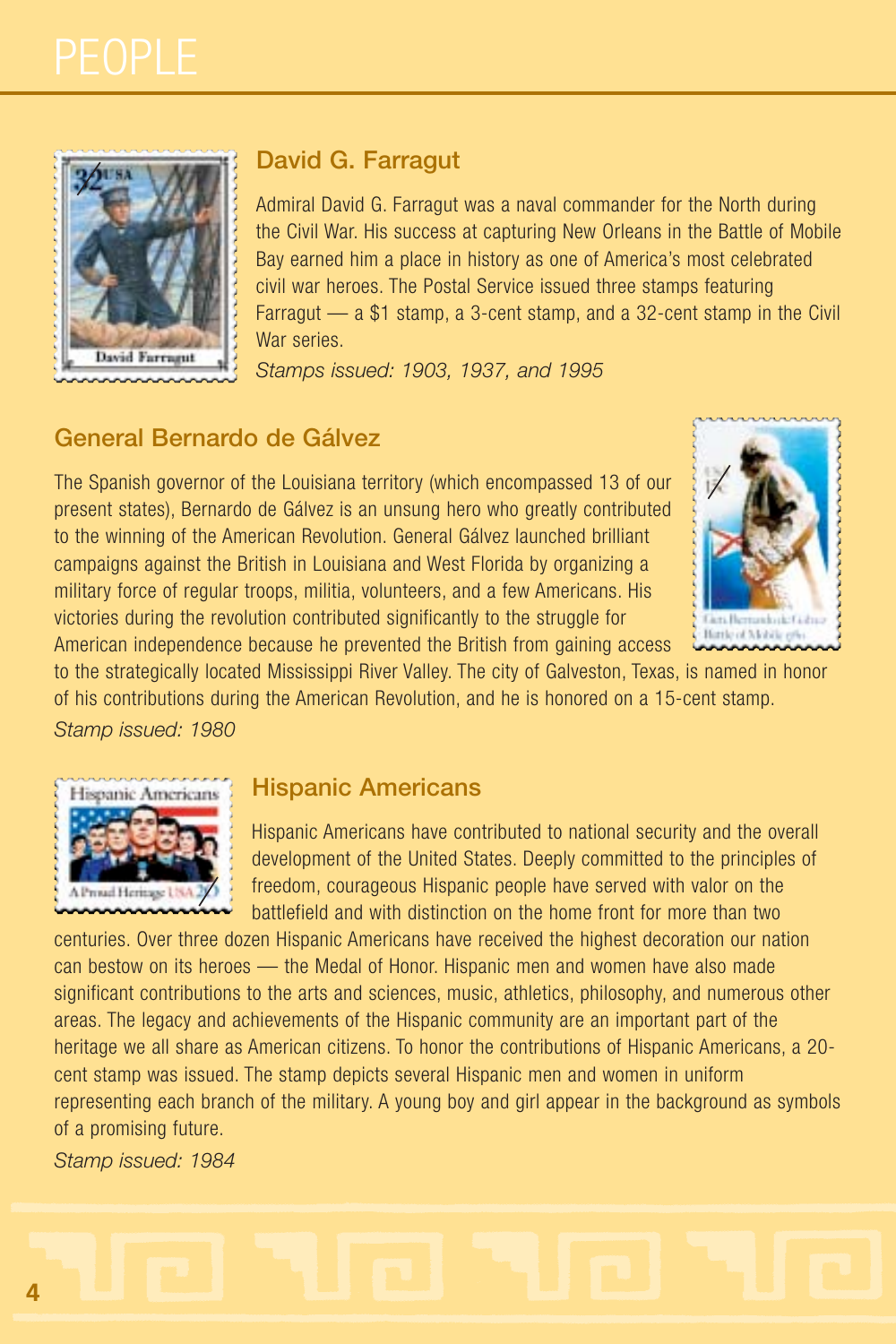

#### **Frida Kahlo**

Best known for her striking self-portraits, Mexican painter Frida Kahlo was influenced by pre-Columbian art and Mexican folk art. Her works embody the pride of Mexico's national patriotic movement, called Mexicanidad, which pulsed throughout the country following the Mexican Revolution of the early 20th century. This sense of Mexican patriotism in Kahlo's work has significantly influenced Chicana artists in the United States. While a teenager, Kahlo sustained serious injuries in a bus accident, which would affect her health for the rest of her life. Triumph and suffering in her own life and in the

lives of women in general are recurrent themes in Kahlo's paintings. Since the mid-1970s, she has been a role model for women in the Mexican-American and feminist communities. Frida Kahlo is honored on a 34-cent stamp.

*Stamp issued: 2001*

#### **Ponce de León**

Juan Ponce de León began his career of exploration in 1493 as a member of Christopher Columbus's second expedition to the New World. Nine years later, he traveled to the West Indies. In 1508 and 1509, he explored and settled Puerto Rico, founding the island's oldest settlement, Caparra, near what is now San Juan. Ponce de



León served as the island's first governor. Royal orders to colonize new lands and to acquire additional sources of gold, combined with the desire to discover the legendary Fountain of Youth, led to his discovery of Florida in 1513. A 20-cent stamp was issued to honor Ponce de León. *Stamp issued: 1982*



#### **Luis Muñoz Marín**

After holding many offices in Puerto Rico and improving ties with the United States, Luis Muñoz Marín was the first governor elected by the people of Puerto Rico in 1947. He helped draft Puerto Rico's constitution, and he helped Puerto Rico to become a self-governing Commonwealth of the United States in 1952. Marín fought hard for the interests of Puerto Rico's poor people. He is honored on a 5-cent stamp issued as part of the *Great Americans* series. *Stamp issued: 1990*

**5**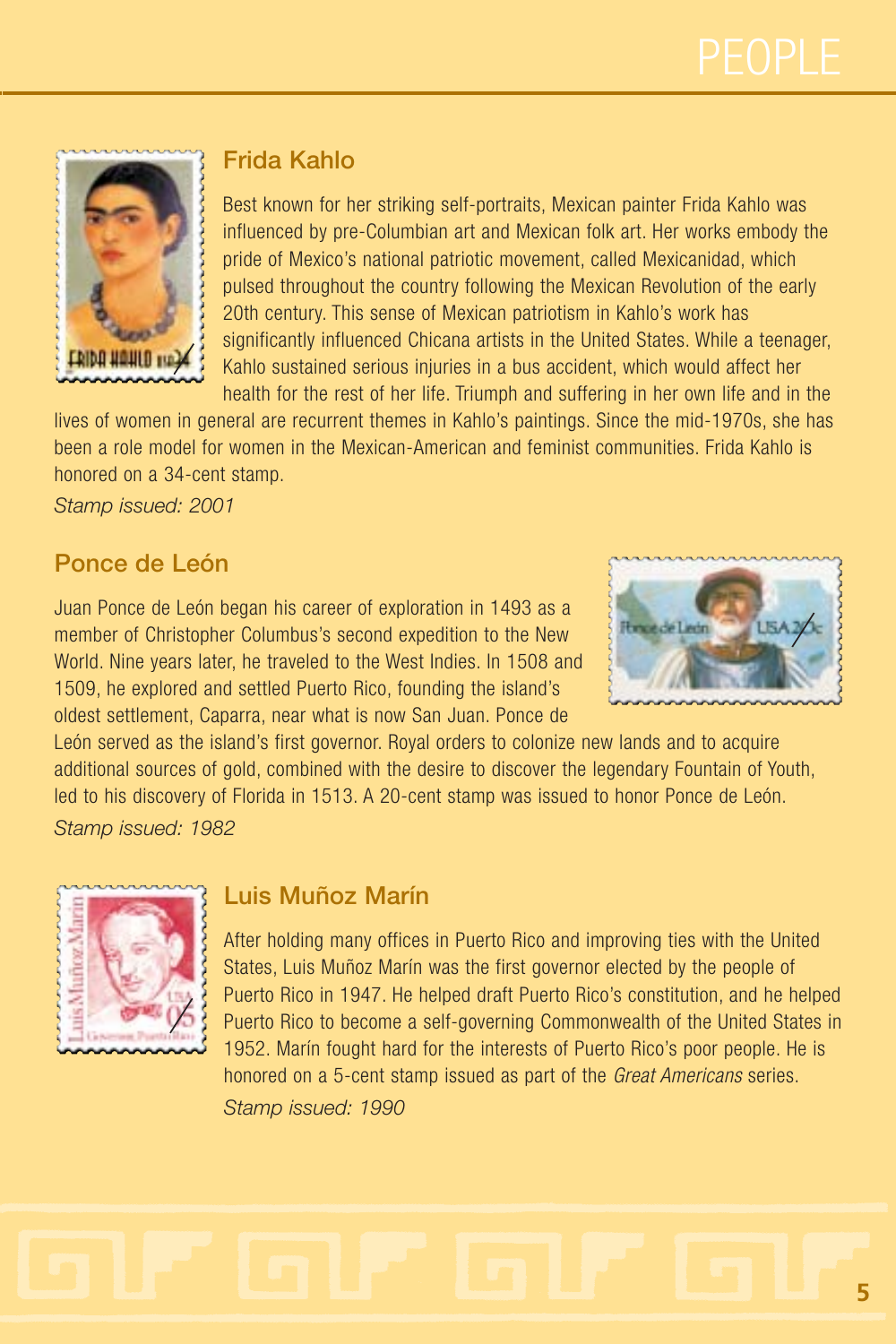

#### **José de San Martín**

Soldier and statesman General José de San Martín played a major role in winning independence from Spain and bringing freedom to his native Argentina. He also won independence for Chile and Peru. To honor Martín's accomplishments, 4-cent and 8-cent stamps were issued in the *Champions of Liberty* series.

*Stamps issued: 1959*

#### **Father Junípero Serra**

Spanish Franciscan priest Miguel Serra y Abram was born in Petra, Majorca (i.e., Mallorca), a farming village. In 1730, at the age of 16, Miguel entered the Franciscan order and took the name Junípero, the name of Saint Francis's close, extroverted friend. He



founded nine missions of California (including San Diego and San Francisco) and was responsible for the baptism of over 6,000 Native Americans. Pope John Paul II of the Roman Catholic Church beatified him in September of 1988. Serra is honored on a 44-cent airmail stamp.

*Stamp issued: 1985*



#### **John Philip Sousa**

Famous American composer and bandmaster John Philip Sousa was born in Washington, D.C., on November 6, 1854. Sousa, also known as the "March King," ranks among the most famous American composers and conductors. At the age of six, he studied several musical instruments, including violin and trombone. His father Antonio Sousa, played trombone in the United States

Marine Band. In 1867, Sousa's father enlisted him in the Marines as an apprentice at age 13. Sousa was discharged from the Marines in 1875, but in 1880 he returned to lead the Marine Band. After two successful tours with the Marine Band in 1891 and 1892, promoter David Blakely convinced Sousa to resign and organize a civilian concert band. Sousa took his advice and formed his own band, which toured Europe several times and was the first American band to make a tour around the world. On December 25, 1896, he composed *The Stars and Stripes Forever,* the official march of the United States. Sousa was honored on a 2-cent stamp.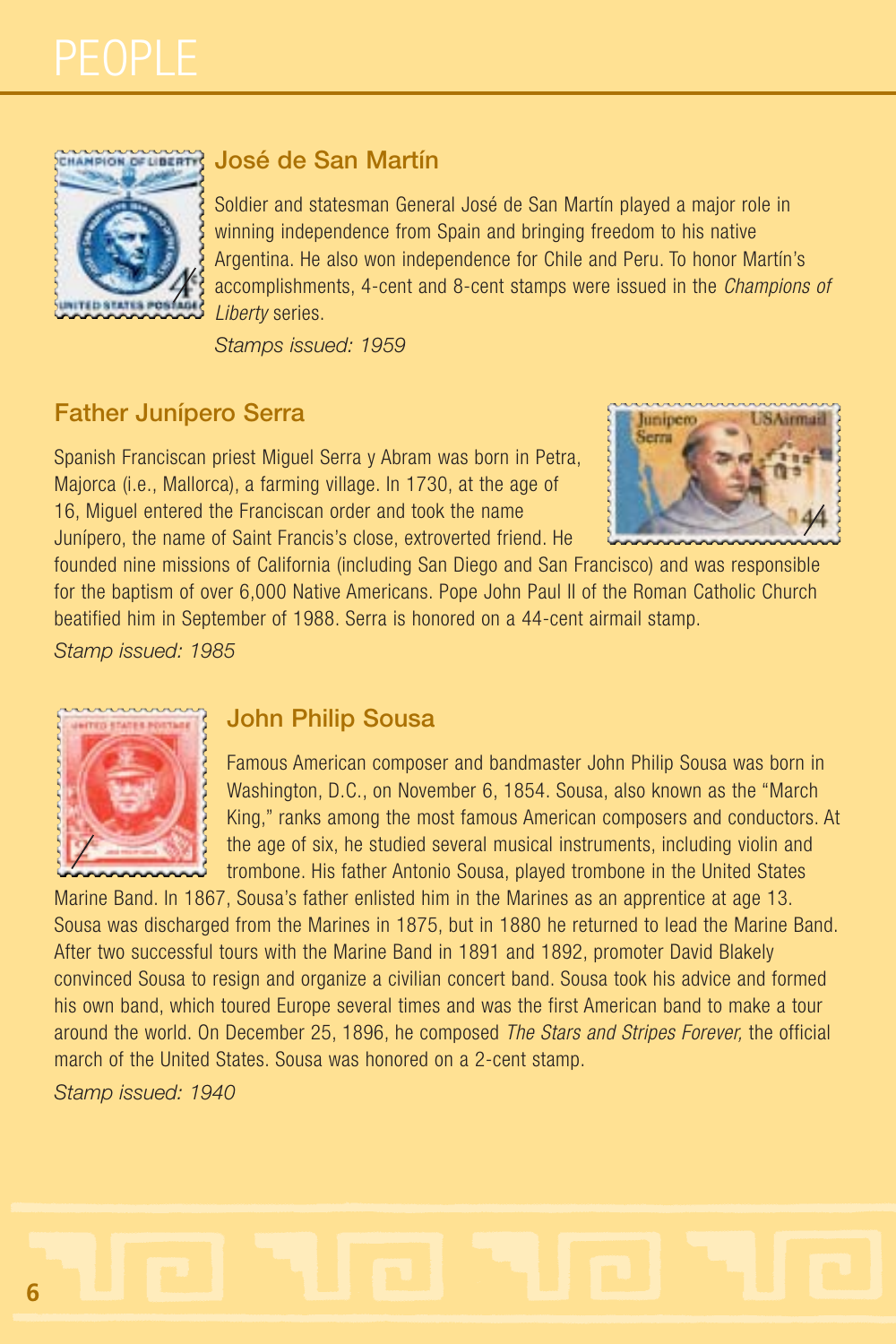#### **Ritchie Valens**

In an all-too-brief career, Latin rock and rhythm composer and singer Ritchie Valens was the first Chicano rock and roll star. Valens was born Richie Valenzuela in 1941 in Pacoima, California, an area north of Los Angeles where he lived his entire life. He learned to play the guitar and joined a band in high school. Valens later met Del-Fi Records producer Bob Keane and recorded *Come*



*On, Let's Go.* He also wrote a song for a girl he liked and named it for her; *Donna* was a nationwide hit and earned Valens an appearance on *American Bandstand.* At the age of 17, Ritchie Valens was killed in a plane crash on February 3, 1959, along with Buddy Holly, J. P. Richardson (the "Big Bopper"), and pilot Roger Peterson. At the time of his death, Valens biggest hit, *Donna* was number two on the pop charts and *La Bamba* had hit the charts 26 days before his death. On March 19, 2001, Ritchie Valens was inducted into the Rock and Roll Hall of Fame. Valens is remembered on a 29-cent stamp in the L*egends of American Music* (rock and roll, rhythm and blues) series.

*Stamp issued: 1993*



#### **Padre Félix Varela**

Born in 1788 in Havana, Cuba, Padre Félix Varela quickly distinguished himself as a great educator. During his professional career, Varela did something considered strange for that time — he taught and defended the principle of giving women the same education as men. In the early 1820s, Padre Félix Varela concentrated his efforts on helping poor minorities living in New York

City and founded nurseries and orphanages for the children of poor widows. He organized the New York Temperance Association and lived in hospitals while caring for cholera victims during an epidemic in 1832. Varela also founded the first Spanish newspaper in the United States. He published articles about human rights and essays on religious tolerance, cooperation between the English- and Spanish-speaking communities, and the importance of education. His 30 years of humanitarian work earned him high esteem in the United States and abroad, including being named Vicar General of the New York diocese of the Roman Catholic Church. Varela died in 1853, but his legacy continues through the Félix Varela Foundation, which has locations in Miami and New York. Varela is honored on a 32-cent commemorative stamp.

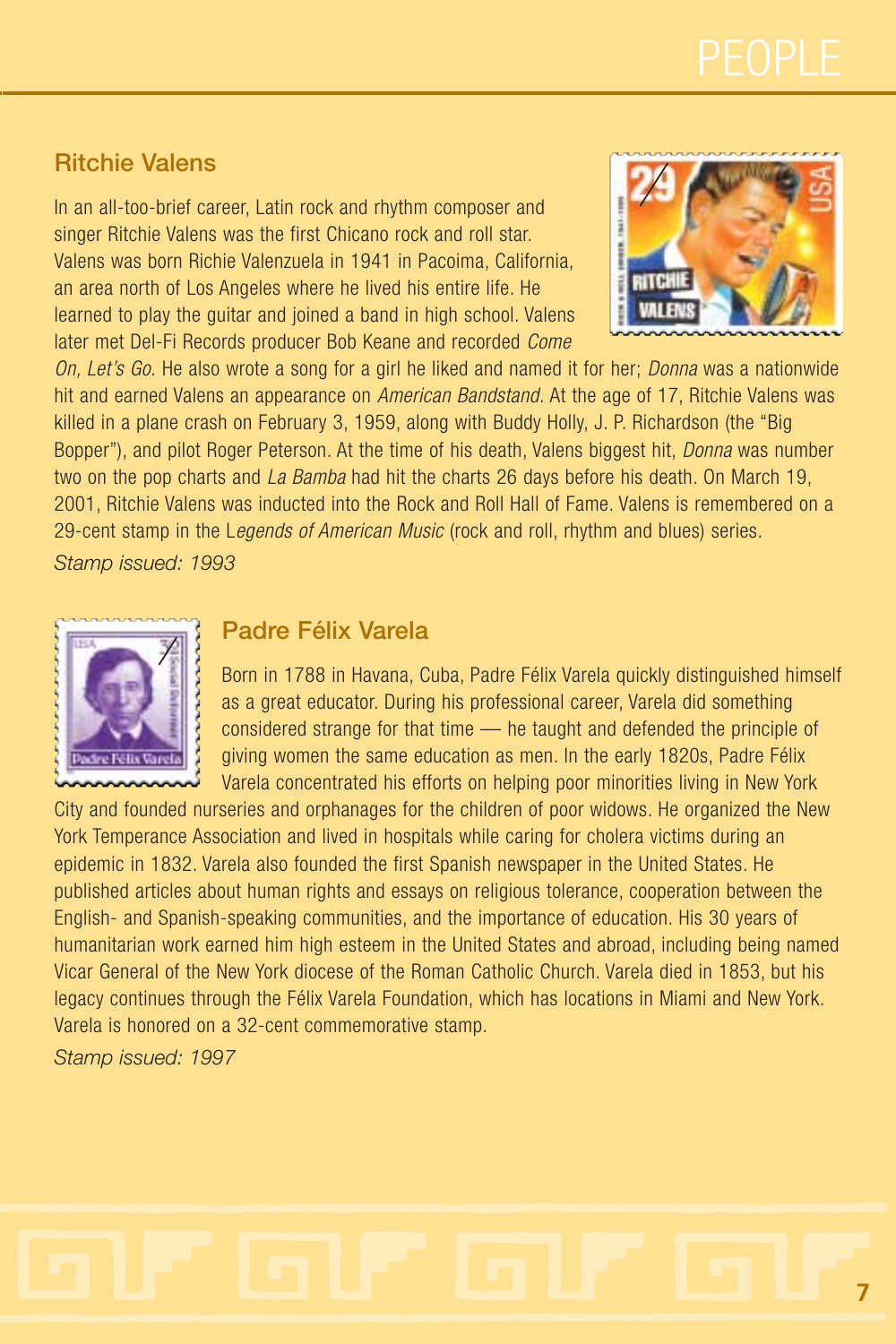### **Christopher Columbus**

Although mariner and navigator Christopher Columbus was not the first European to sail to the New World, his four voyages (1492–93, 1493–96, 1498–1500, and 1502–04) mark the beginning of continuous European efforts to explore and colonize the Americas. Although Columbus was Italian and kept his Genoese citizenship, he spent his adult life in the service of Castile, Spain. He was the eldest son of Domenico Colombo, a wool-worker and small-scale merchant, and his wife, Susanna Fontanarossa. Columbus had two younger brothers, Bartholomew and Diego. Columbus spent eight years convincing Ferdinand and Isabella of Spain to give him three ships and 90 men to search for a new route by sea to Asia (Cathay) and prove his theory that the Earth was round. On August 3, 1492, the fleet of three ships — the Niña, Pinta, and Santa María — set forth from Palos on the Tinto River in southern Spain. The first sighting of land came at dawn on October 12. Thinking he had reached the East Indies, Columbus referred to the native inhabitants of the island as Indians, a term that was ultimately applied to all indigenous people of the New World. The United States celebrates a national holiday in his honor (on the Monday closest to October 12, the date of the first landfall in 1492). Columbus, his brothers, and others in his party are depicted on numerous stamps, which are shown and identified as follows:

#### **Columbian Exposition**



The World's Columbian Exposition, held in Chicago in 1893, was the first critically and economically successful U.S. world's fair. The exposition was to celebrate the 400th anniversary of Columbus's landing in the New World. The Postal Service issued the following special series of 13 postage items to honor this event. Each stamp in the series shows a different scene commemorating events related to Columbus's landing in America.

Columbus (portrait) *Stamps issued: 1893*





Isabella and Columbus Columbus Describing Third Voyage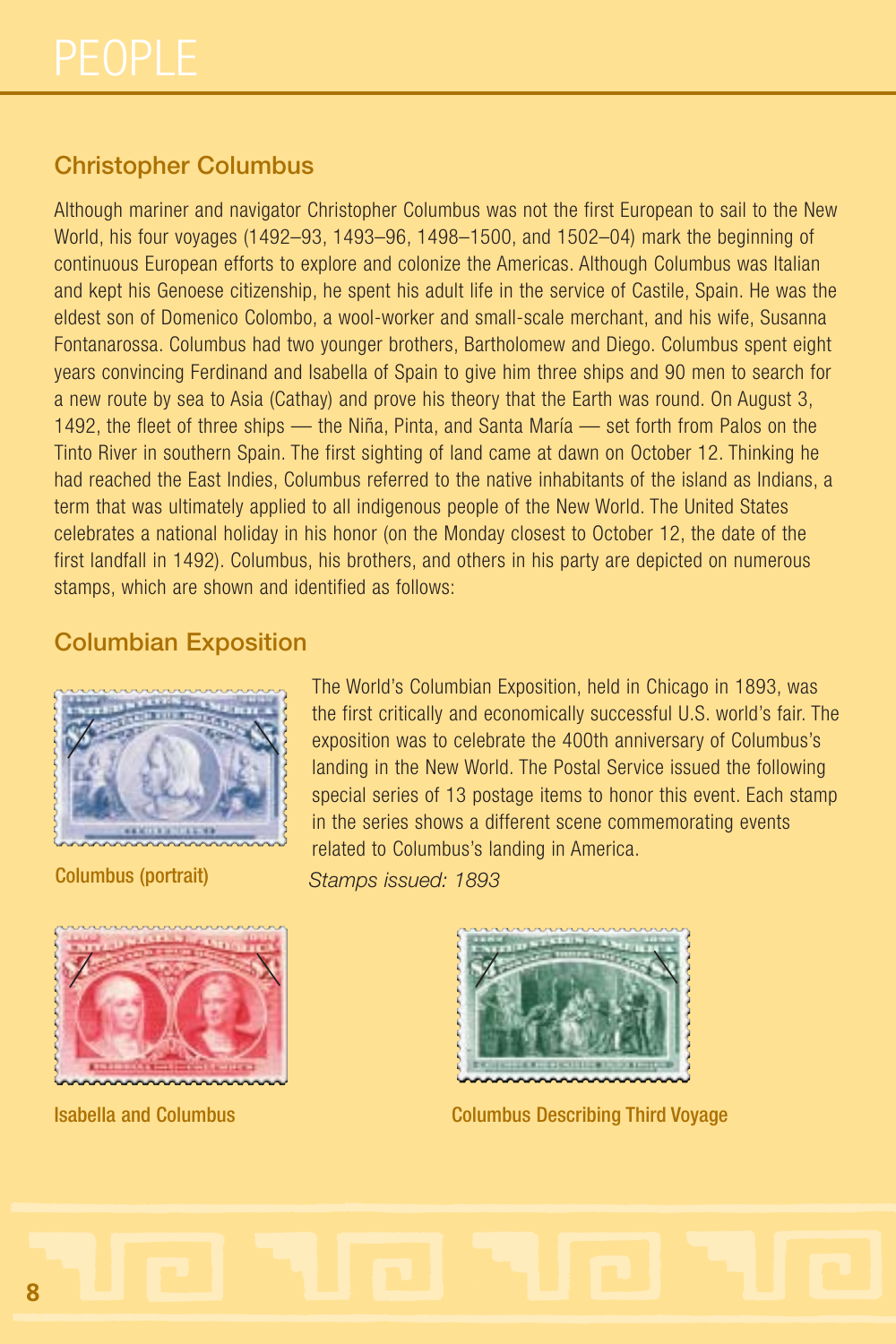





Columbus Presenting Natives Columbus Restored to Favor





Columbus in Chains **Isabella Pledging Her Jewels** 



Columbus at La Rábida Columbus Announcing His Discovery





Columbus Welcomed at Barcelona Columbus Soliciting Aid of Isabella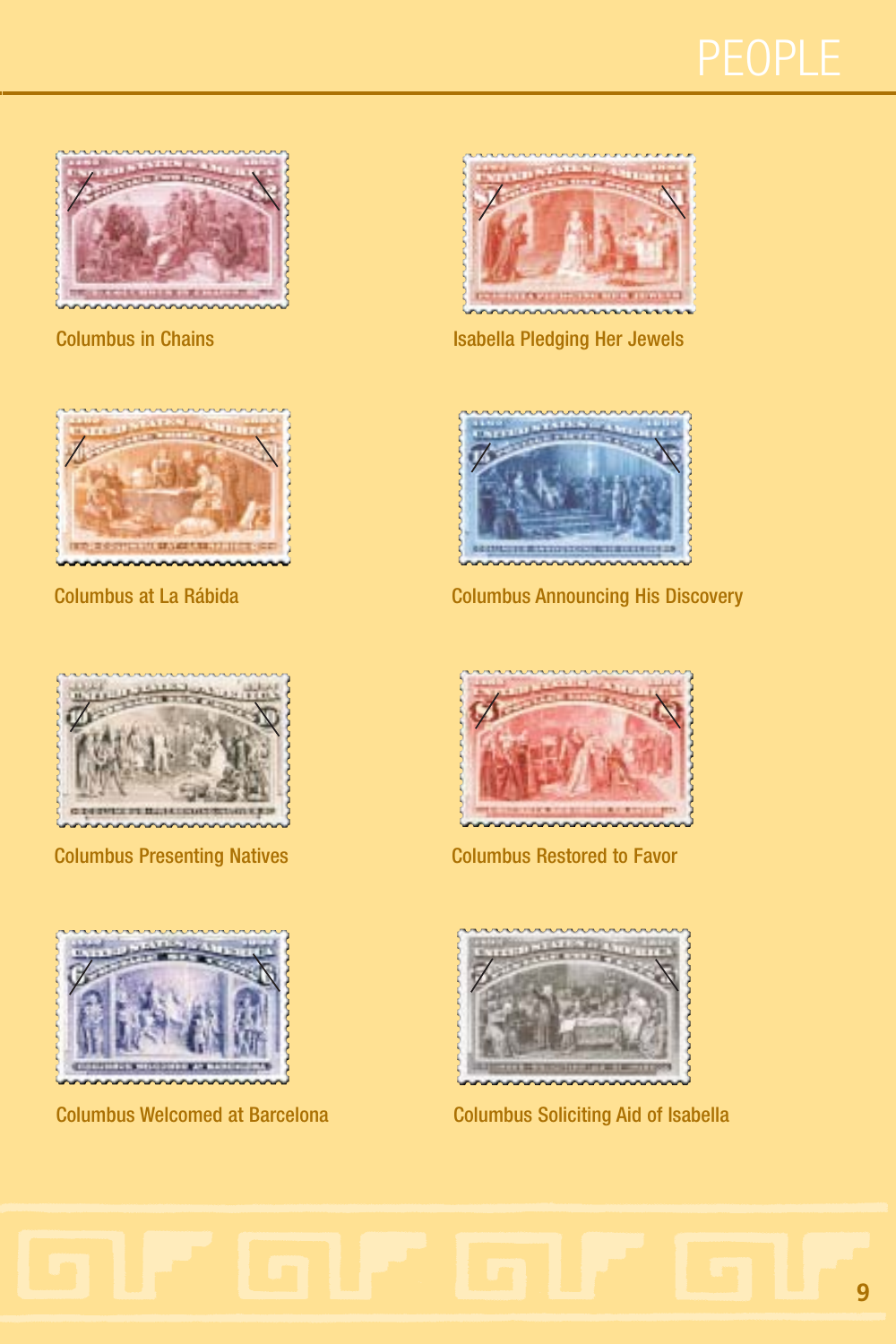





**Landing of Columbus Columbus Columbus in Sight of Land** 

#### **Bartholomew Columbus**

An Italian explorer for Spain, Bartholomew Columbus (also known as Bartolome Colon and Bartolomeo Colombo) accompanied his brother Christopher Columbus on his second voyage to the Americas in 1493 and his fourth voyage to the Central American coast from 1502 to 1504. He founded the Santo Domingo settlement in 1496, and was governor of the Spanish settlements in Hispaniola from 1496 to 1498. Bartholomew is pictured on a \$2 commemorative stamp in the Columbian series.

*Stamp issued: 1893 Stamp reissued: 1992*

**Christopher Columbus** *Stamp issued: 1992*

#### **Diego Columbus**

Seventeen years younger than his brother Christopher, Diego Columbus sailed with his brother on his second voyage. Diego is seen on a \$2-stamp in the Columbian series on which, he is seen standing with his brother Christopher who is in chains. The stamp was later reissued as a \$2 commemorative stamp.

*Stamp issued: 1893 Stamp reissued: 1992*

**10**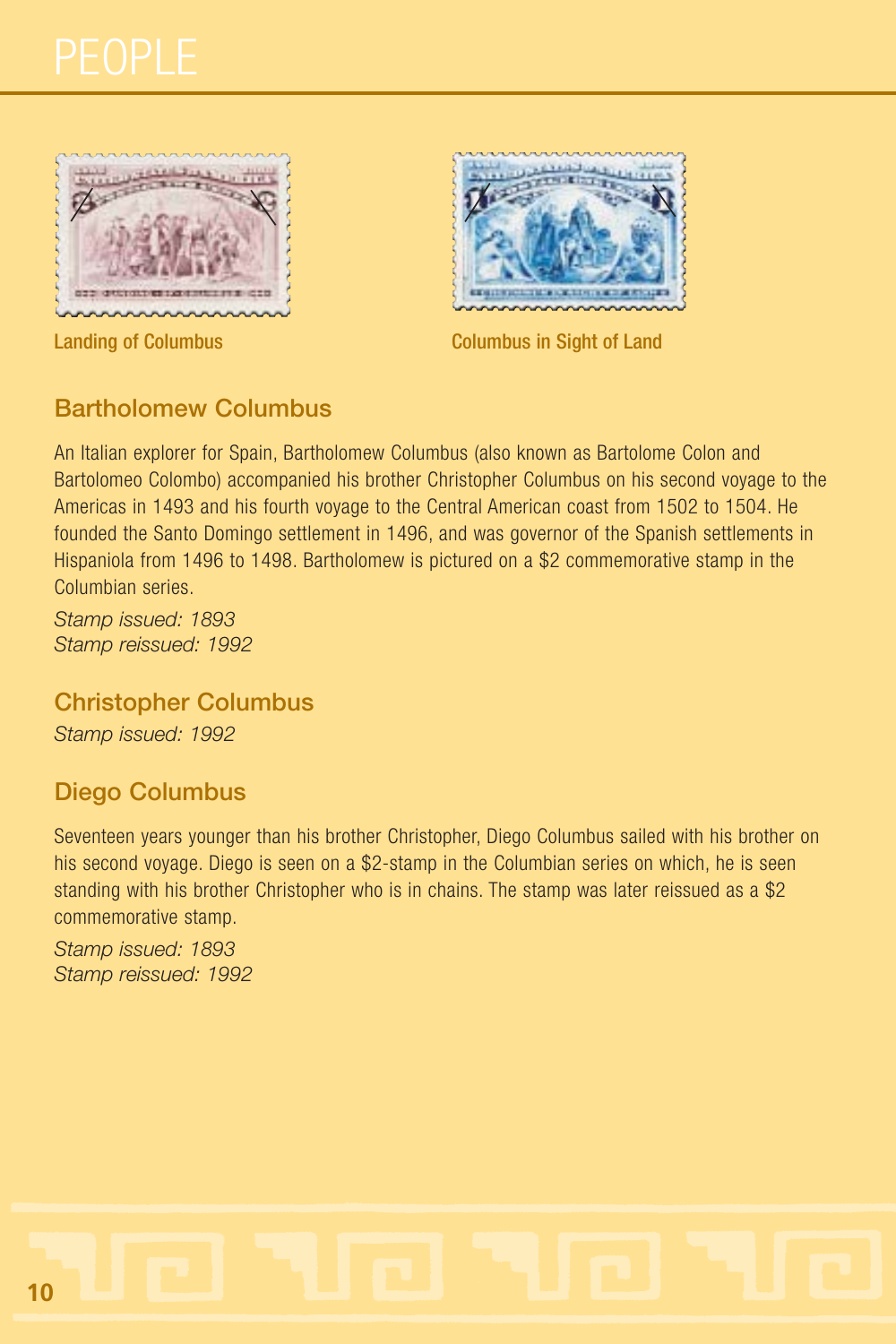## **Columbus's Landing in Puerto Rico**

On September 25, 1493, Christopher Columbus set sail from Spain on his second voyage with 17 ships and almost 1,500 men. On November 19, 1493, Christopher Columbus landed on the western coast of Puerto Rico. The Taino Indians who greeted Columbus showed him gold nuggets in the river. The city of Puerto Rico quickly became Spain's most important military outpost in the Carribean. A 15-cent stamp was issued to honor this historic event.

*Stamp issued: 1993*

### **First Voyage of Christopher Columbus:**



Seeking Queen Isabella's Support Crossing the Atlantic





**Approaching Land Coming Ashore** 



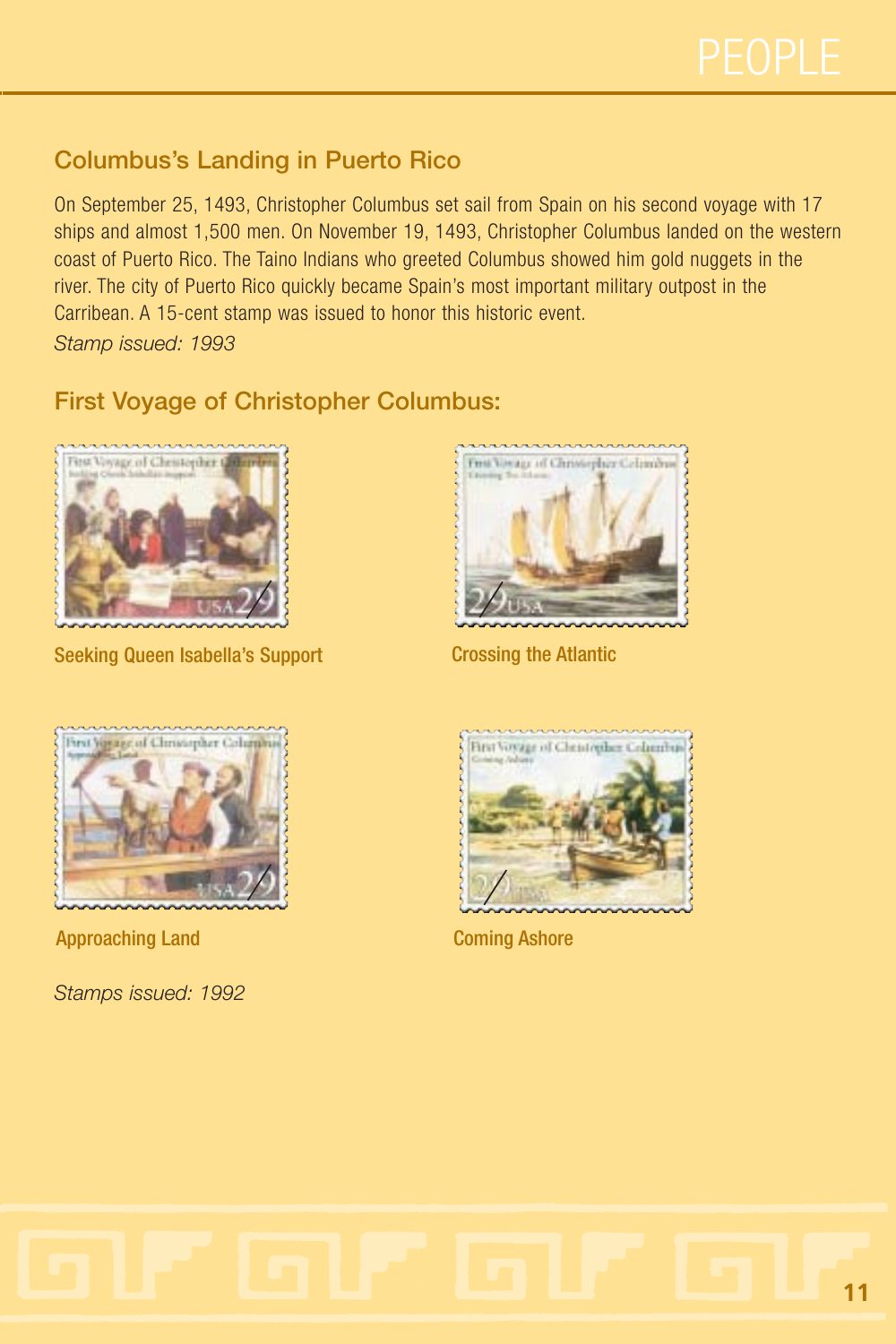## **Rodrigo de Escobedo (Escobar)**

As the legal officer or notary aboard the Santa Maria, Rodrigo de Escobedo witnessed discoveries and recorded all official transactions in the name of Spain. The Niña, Pinta, and Santa María sailed on September 6, 1492, from the Old World to the New World and arrived on the shores of Guanahani Island on October 12. Escobedo duly witnessed the great event at the site that was named Fernandez Bay. Escobedo is seen on a 15-cent stamp in the Columbian series, which shows him in the center of the painting Landing of Columbus by John

Vanderlyn. Escobedo is standing behind Columbus, which indicates his importance. The stamp was reissued as a 29-cent commemorative stamp.

*Stamp issued: 1869 Stamp reissued: 1992*

#### **Alonso de Ojeda**

Spanish explorer Alonso de Ojeda sailed with Christopher Columbus on his second voyage in 1493. He sailed with Columbus again in 1499 and 1500, along with Amerigo Vespucci and Juan de la Cosa. Ojeda is seen on a 15-cent stamp in the Columbian series. On the stamp, he is pictured in John Vanderlyn's painting Landing of



Landing of Columbus *Stamp issued: 1869*

Columbus. Ojeda is standing behind the left side of the flag wearing a feather in his hat and a gun on his shoulder. The stamp was reissued as a 29-cent commemorative stamp.

*Stamp issued: 1869 Stamp reissued: 1992*

#### **Juan Pérez**

As guardian and confessor to Queen Isabella, Juan Pérez was impressed with Christopher Columbus's proposal for an expedition to the west. Pérez succeeded in having Christopher Columbus recalled to the royal court for another hearing about his expedition. Pérez accompanied Columbus on his second voyage in 1493, and he is credited with celebrating the first Mass and building the first church in the New World. Pérez is seen on a 30-cent stamp, which was reissued as a commemorative stamp. On the stamp, Pérez is at the table on the left.

*Stamp issued: 1893 Stamp reissued: 1992*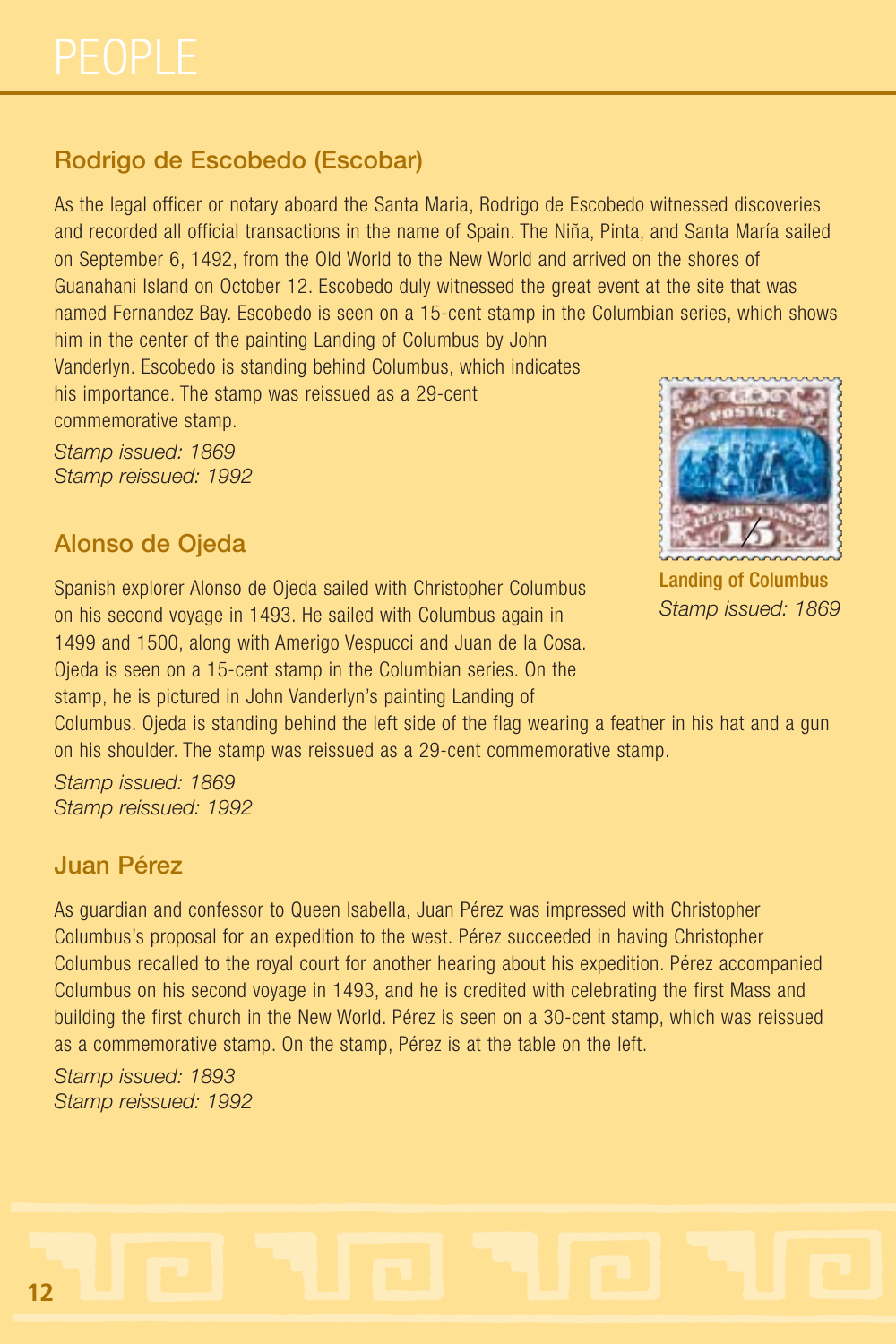

#### **Martin Alonso Pinzón**

Spanish explorer Martin Alonso Pinzón commanded the Pinta on Christopher Columbus's first voyage to the Americas in 1492. Pinzón's family and two other families — the Niños and the Quinteros — made it possible for Christopher Columbus to outfit and man his ships for the voyage west. Pinzón took his younger brother Francisco Pinzón on the voyage as ship's master. Martin Pinzón is seen in the center of the 15-cent stamp, which was reissued as a 29-cent commemorative stamp.

*Stamp issued: 1869 Stamp reissued: 1992*

#### **Vicente Yáñez Pinzón**

Spanish explorer Vicente Yañez Pinzón commanded the Niña on Christopher Columbus' first voyage to the Americas in 1492. Vicente was part of a famous maritime family — the Pinzóns on Palos. His family and two others — the Niños, and the Quinteros — were instrumental in furnishing ships and crew for Christopher Columbus's voyage in search of the Indies. Vicente is seen just to the left of the center of a 2-cent stamp, which was reissued as a 2-cent commemorative stamp.

*Stamp issued: 1869 Stamp reissued: 1992*

#### **Rodrigo Sánchez**

As the royal comptroller, Rodrigo Sánchez was to account for all riches acquired on Christopher Columbus's sailing voyage westward in hopes of reaching the east. Sánchez also had to ensure that Columbus adhered to the terms of the agreement that Columbus made with Spain in April 1492. Sánchez is seen on a 15-cent stamp, which was reissued as a 29-cent commemorative stamp.

*Stamp issued: 1869 Stamp reissued: 1992*

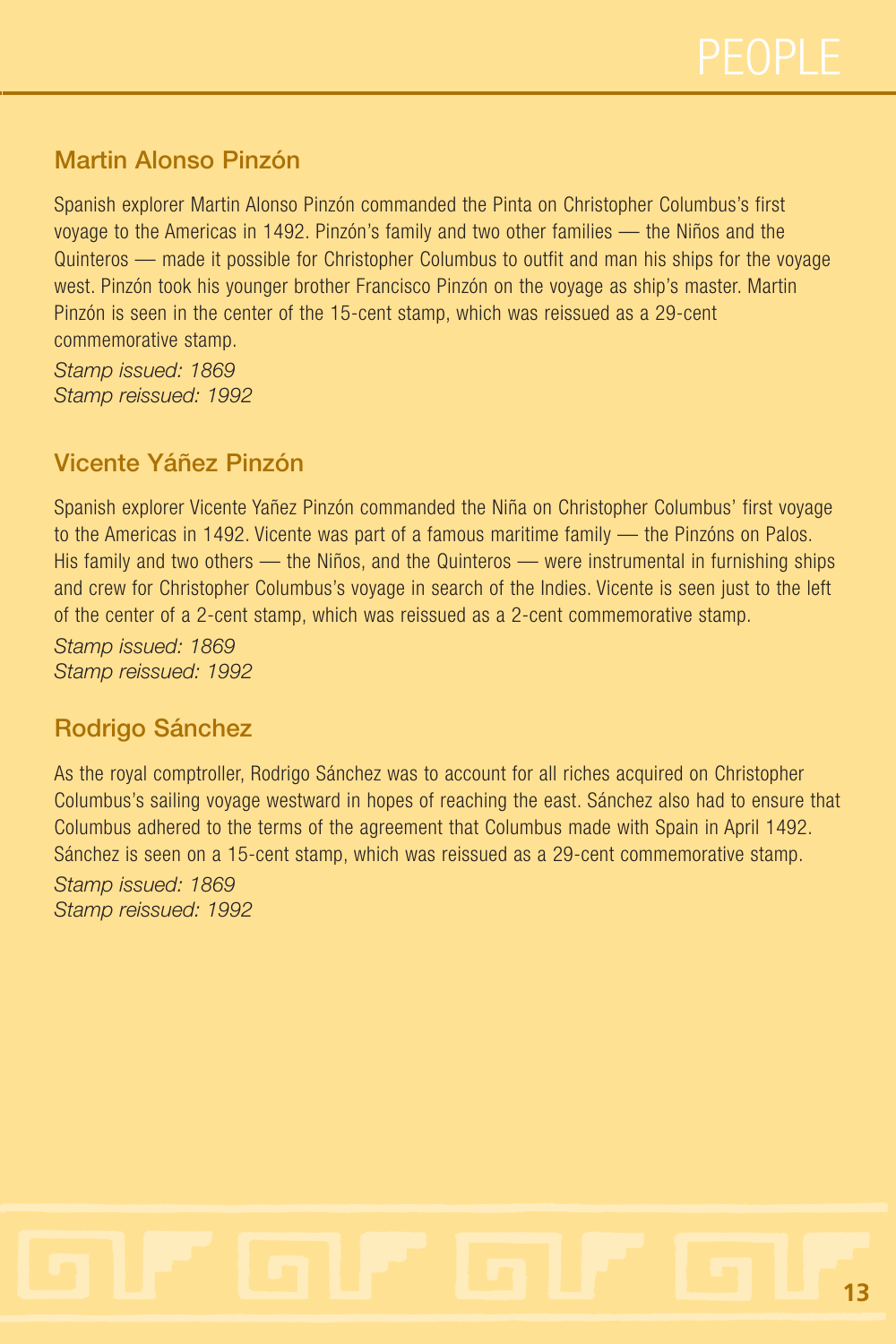## **Voyages of Columbus:**



Claiming a New World



Seeking Royal Support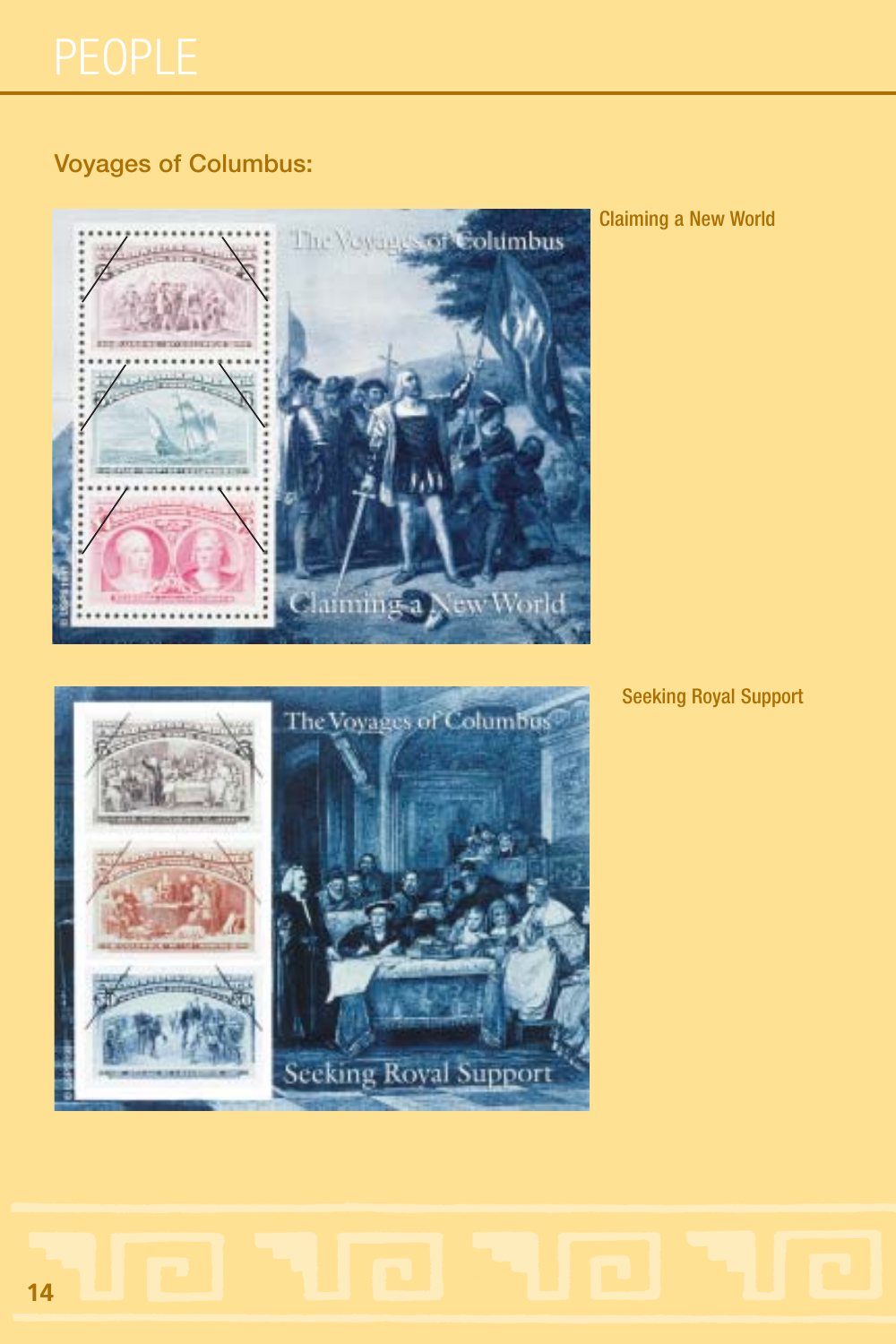



#### Reporting Discoveries

Royal Favor Restored First Sighting of Land (not pictured) *Stamps issued: 1992*

### **World Columbian Stamp Expo**



*Stamp issued: 1992*

## **15**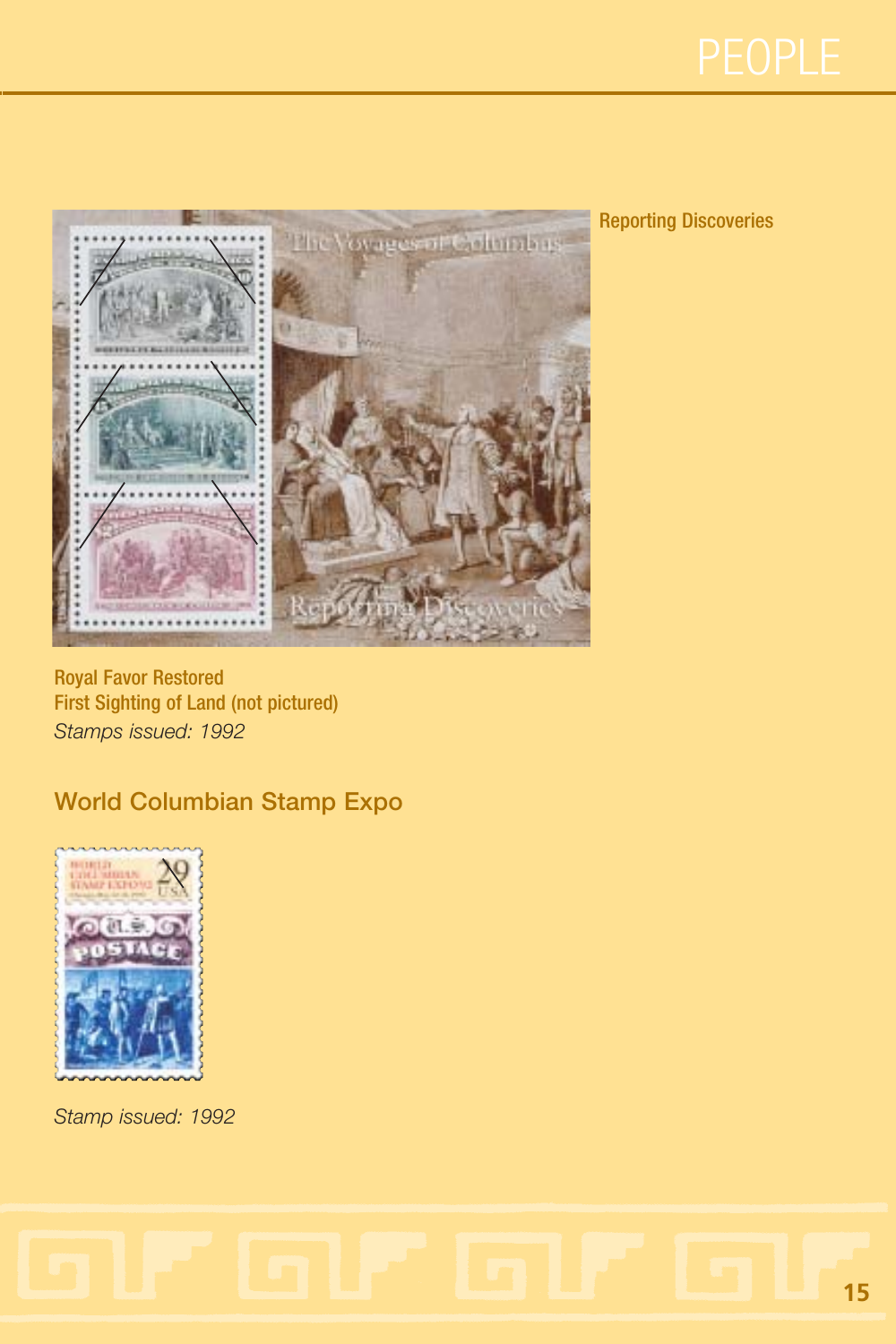#### **The Alamo**



As the historic 18th century Franciscan mission, the Alamo symbolizes the spirit of determination and resistance of Texans who fought for their independence from Mexico during the Texas Revolution. After losing San Antonio in December 1835 during the Siege of Bexar, Mexican General Santa Anna was determined to retake the location and to inform Texans of their fate if they continued to resist Mexican rule. Over 180 Texans (regular

army and volunteers) took refuge in the fortified grounds of the Alamo. The Mexican forces had grown to over 2,000 troops when they stormed the Alamo fortress. William B. Travis, James Bowie, Davy Crockett, and over 180 other defenders died, but the heroic resistance roused fighting anger among Texans, who six weeks later defeated the Mexicans at San Jacinto, crying "Remember the Alamo!" The chapel-fort became a state preserve in 1883. The complex, which was restored in 1936–39, is now a major tourist attraction. The Alamo is featured on a 3-cent Republic of Texas stamp and on a 9-cent Alamo stamp.

*Stamps issued: 1936 and 1956*

#### **Alliance for Progress**

Established by the United States and 22 Latin American countries, the Alliance for Progress began in 1961 during the presidency of John F. Kennedy. Described as the U.S. assistance program for Latin America, the Alliance was to counter the appeal of revolutionary politics. The program included assistance to relieve the continent's poverty and social inequities and provided military and police assistance to counter a communist revolution. The



charter of the Alliance, which was formulated at an inter-American conference at Punta del Este, Uraguay, called for an annual increase of 2.5 percent in per capita income, the establishment of democratic governments, more equitable income distribution, land reform, and economic and social planning. However, the United States reduced its commitments to Latin America as it became preoccupied with the Vietnam War and Latin American nations were unwilling to implement many of the necessary reforms. The Organization of American States disbanded the permanent committee created to implement the alliance in 1973. A 5-cent commemorative stamp was issued to mark the second anniversary of the establishment of the Alliance for Progress. *Stamp issued: 1963*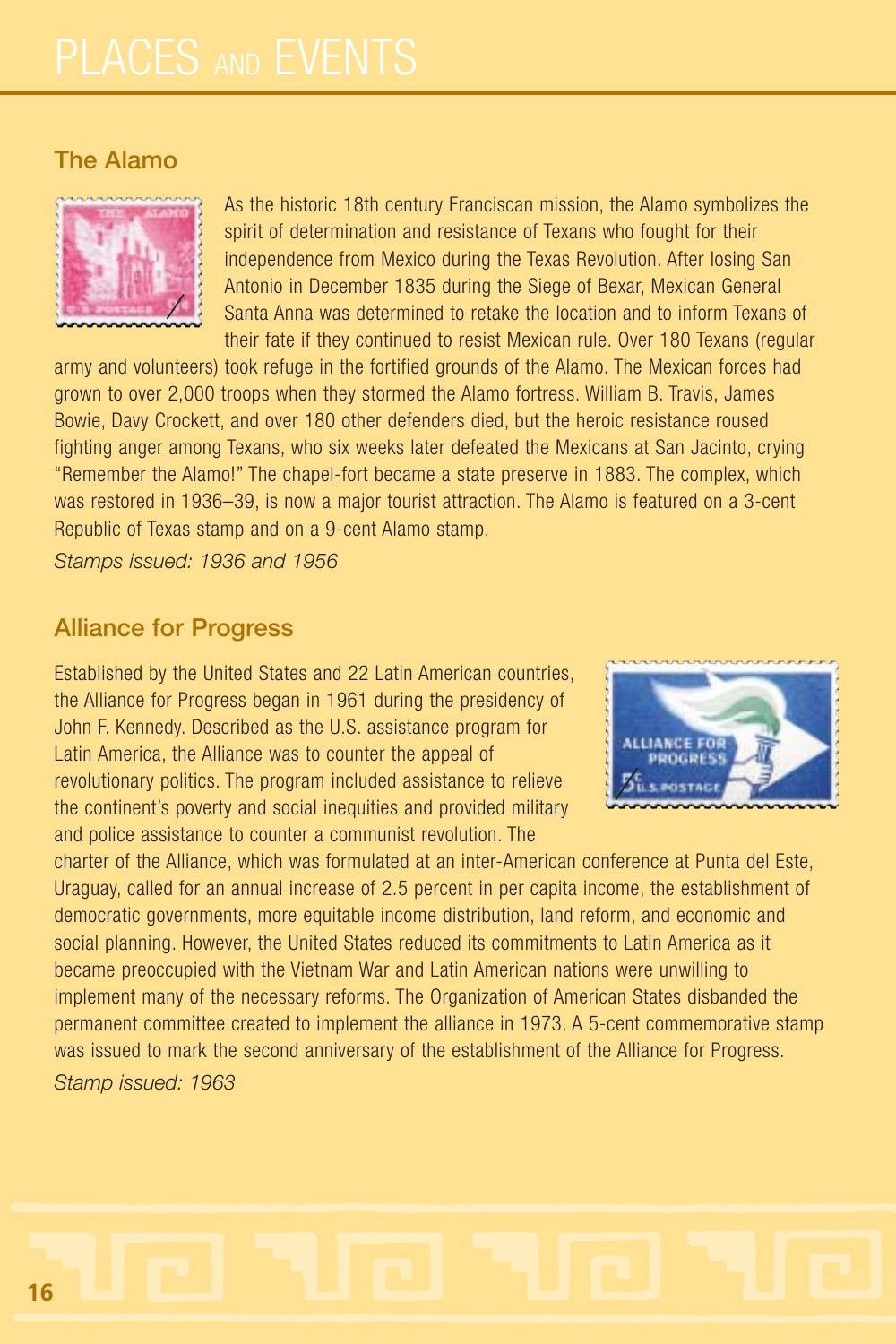### **Alta California**



Spain founded its first civil settlement in 1777 in Alta (upper) California at what is now the city of San José (i.e, El Pueblo de San Jose de Guadalupe). Before 1777, Spain established a chain of eight missions and presidios in Alta California, which proved inadequate to secure the territory from invasion. Spain's solution to this problem was to establish a permanent civilian population to

produce food and other goods for the missions and presidios. The civil settlements in Alta California had a profound influence on the development of the West Coast and the entire United States. The founding of El Pueblo de San Jose de Guadalupe dominates the history of the West Coast as the founding of the Plymouth Colony dominates the history of the East Coast. Alta California included the present states of California, Nevada, Utah, Arizona, and parts of Wyoming, Colorado, and New Mexico. A 13-cent stamp was issued to commemorate the bicentennial year of the establishment of the civil settlements in Alta California.

*Stamp issued: 1977*

#### **California Settlement**

In 1769, Gaspar de Portola who was accompanied by Father Junipero Serra led a Spanish expedition to settle California. At what is now San Diego, the first of 21 missions and presidios began the Spanish colonization. A 6-cent stamp was issued to commemorate the 200th anniversary of the settlement of California.

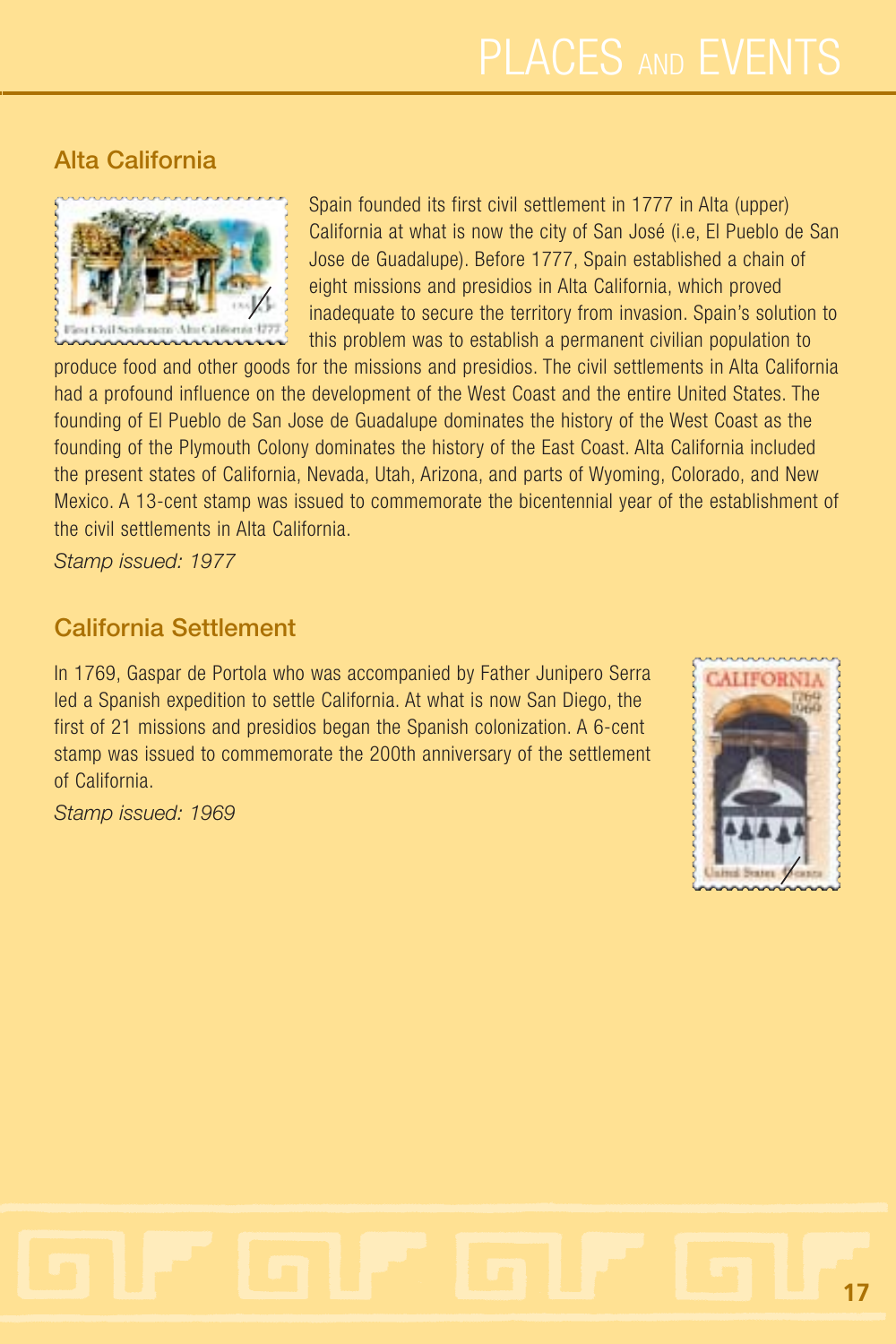#### **Cinco de Mayo**



A date of great importance for Mexican and Mexican-American communities, Cinco de Mayo marks the victory of the Mexican Army over the French at the Battle of Puebla on May 5, 1862. On that day during the French occupation of Mexico, General Zaragoza and his troops were victorious over the greatest military power in the world at that time. Mexicans who had previously shown little interest in their country's future felt pride, nationalism, and determination to defend Mexico's sovereignty. The phrase "Viva el Cinco de Mayo!" inspired increasing numbers of Mexicans to aid their country during the war that lasted

from 1863 to 1867. In the United States, people of Mexican descent celebrate this significant day by having parades, mariachi music, folklorico dancing, and other types of festive activities. The celebration gives Mexican Americans an opportunity to celebrate their cultural pride and their hopes for the well being, dignity, and advancement of Mexico and Mexican people everywhere. A 32-cent stamp and a 33-cent stamp were issued to honor this event.

*Stamp issued: 1998 and 1999*

#### **Coronado Expedition**

Inspired by Marcos de Niza's description of the Seven Cities of Cibola in what is now Arizona, Spanish explorer Francisco Vázquez de Coronado led the first expedition through the American Southwest. A 3-cent stamp was issued, which depicts a reproduction of Gerald Cassidy's painting *Coronado and his Captains.*

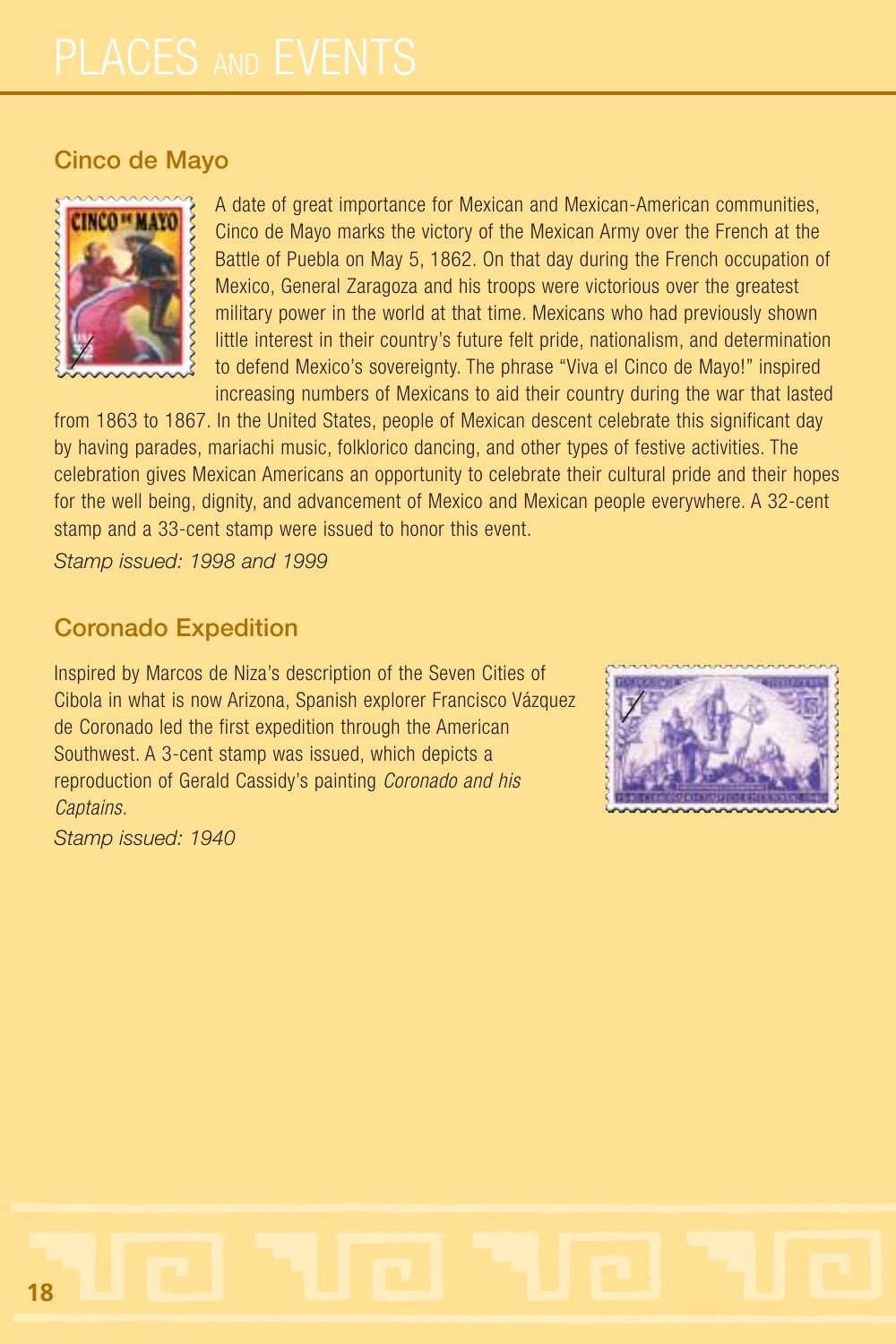## **Gadsden Purchase**

In 1853 James Gadsden, the U.S. Minister to Mexico, signed a treaty with that country to pay \$10 million for a strip of land that is now largely the state of Arizona. The Gadsden Purchase represented the last major addition of territory to the United States and created the current southwestern boundary with Mexico. A 3-cent stamp was issued to honor the important purchase.



*Stamp issued: 1953*

#### **Mexican Independence**



Shortly before dawn on September 16, 1810, Father Miquel Hidalgo made a crucial, impulsive decision that led to Mexico's bloody struggle for independence from Spain. In the early 19th century, Mexicans were discussing how to revolt against Spain. Father Hidalgo, the leader of a revolutionary group, heard that the Spanish government had ordered his arrest. In response, he rang the church bell on the night of September 15, 1810, to call his congregation to church for mass. When the people arrived, Father Hidalgo rallied them to fight. He gave a speech that is now called Grito de Dolores. In it he said, "Viva Mexico!" and "Viva la independencia!" These famous words

are still remembered and repeated at Mexican Independence Day celebrations. The United States and Mexico jointly issued stamps with similar designs. The American version is a 4-cent stamp that marked the 150th anniversary of Mexican independence.

*Stamp issued: 1960*

#### **Palace of Governors**

As the oldest public building in the United States, the Palace of Governors was built by Spanish settlers in 1610. The government in New Mexico was located at the site from 1610 until 1901. During those years, the flags of Spain, Mexico, the Confederacy, and the United States flew over this historic building. The building, which is in Sante Fe, New Mexico, is now a museum. A 11/4-cent stamp was issued to commemorate this historic site. *Stamp issued: 1960*

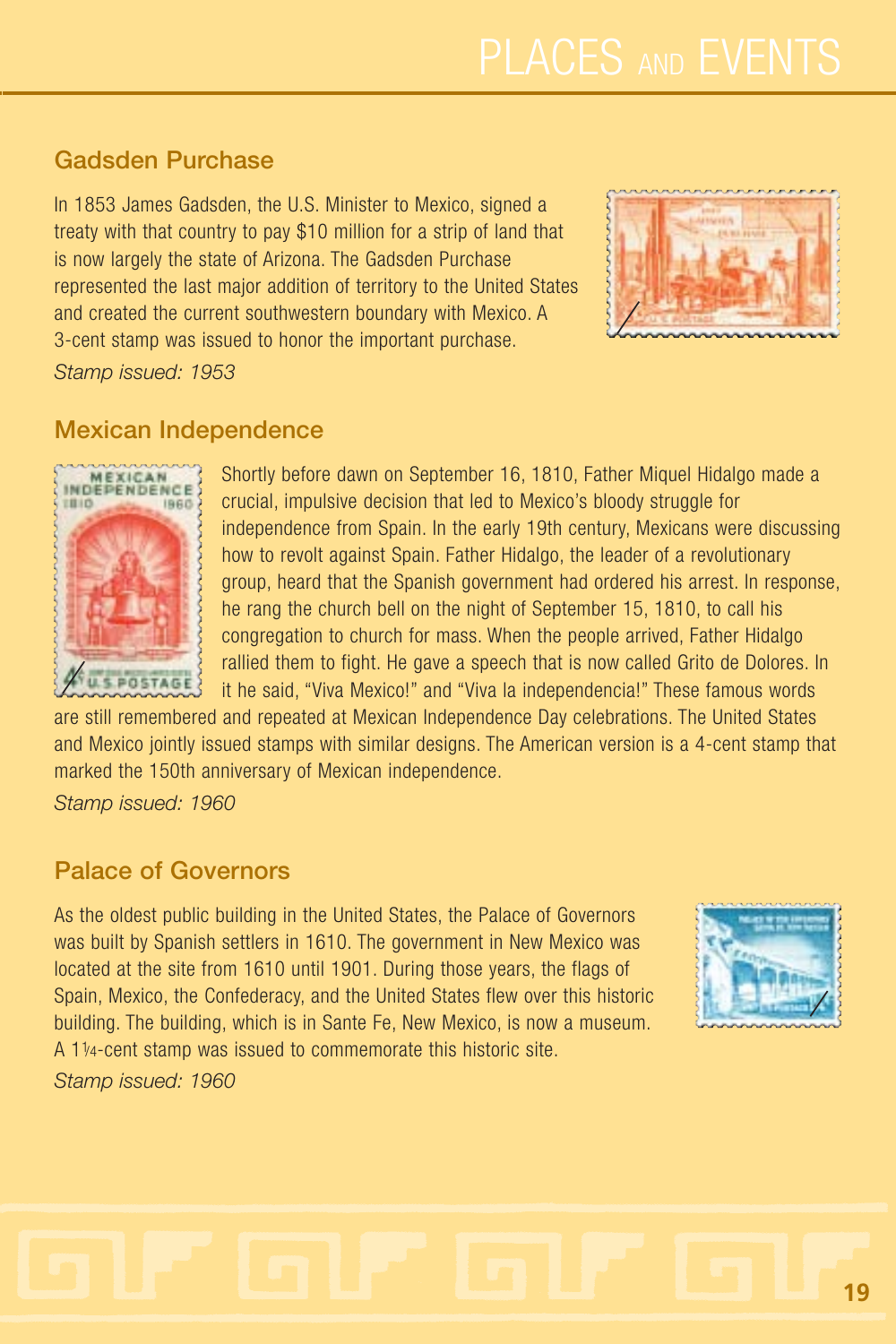#### **Panama Canal**



The 51-mile long waterway path that links the Atlantic and Pacific Oceans — the Panama Canal — officially opened on August 15, 1914, when the U.S. cargo ship Ancon made a historic first transit. A sea-level canal crossing had been a dream ever since Spanish explorer Vasco Nunez de Balboa saw the eastern shores of the Pacific Ocean after he crossed the Isthmus of Panama in 1513. In

1534, King Charles I of Spain ordered the first studies for the construction of a canal through the isthmus. However, the Spanish government eventually abandoned its interest in the canal. In 1880, French company directed by Vicomte Ferdinand de Lesseps, who was hailed for his work as builder of the Suez Canal, led the French effort to construct the canal. In 1889, de Lesseps and the company had to abandon the project. In 1903, the province of Panama declared its independence from Columbia and immediately signed the Hay-Bunau Varilla Treaty, which authorized the United States to start construction of the Canal in 1904. It was President Theodore Roosevelt's determination to make the Panama Canal a reality that led to the massive effort that, in the end, produced one of the engineering marvels of the century. A 3-cent stamp was issued to commemorate the 25th anniversary of the opening of the Panama Canal and a 32-cent stamp was also issued to commemorate the event.

*Stamps issued: 1939 and 1998*

#### **Pan American Union**

The Pan American Union was founded in 1889–90 at the first of the modern Inter-American Conferences as the Commercial Bureau of the American Republics. The organization was formed to promote international cooperation; offer technical and informational services to all the American republics; serve as the repository for international documents; and through subsidiary councils, further economic, social, judicial, and cultural relations. In 1902, the name was changed to the International Bureau of the American Republics. It wasn't until 1910 that the name Pan-American Union was adopted. In 1948, the Pan-American Union was made the General Secretariat for the Organization of American States. However, the anniversary of its founding is Pan-American Day. A 3-cent stamp was issued to honor the 50th anniversary of the founding of the Pan-American Union.

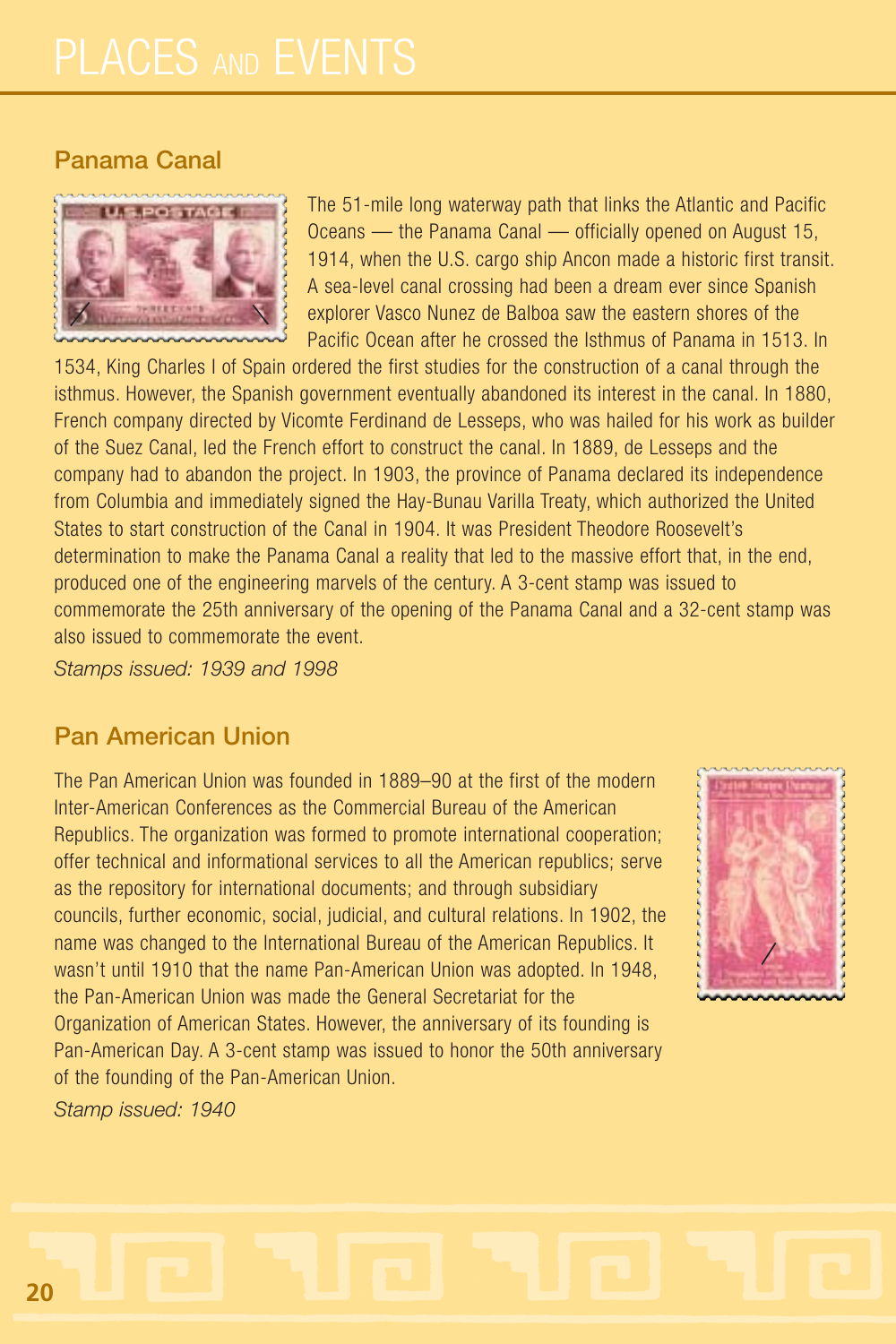## **Panama-Pacific Exposition**

The Panama-Pacific International Exposition opened in San Francisco, California, on February 20, 1915. The Exposition honored the discovery of the Pacific Ocean and the completion of the Panama Canal. The following series of stamps was issued in denominations of 1, 2, 5, and 10 cents to commemorate the opening of the Panama Canal and the discovery of the Pacific Ocean:



Discovery of San Francisco Bay Golden Gate





Pedro Miguel Locks, Panama Vasco Núñez de Balboa



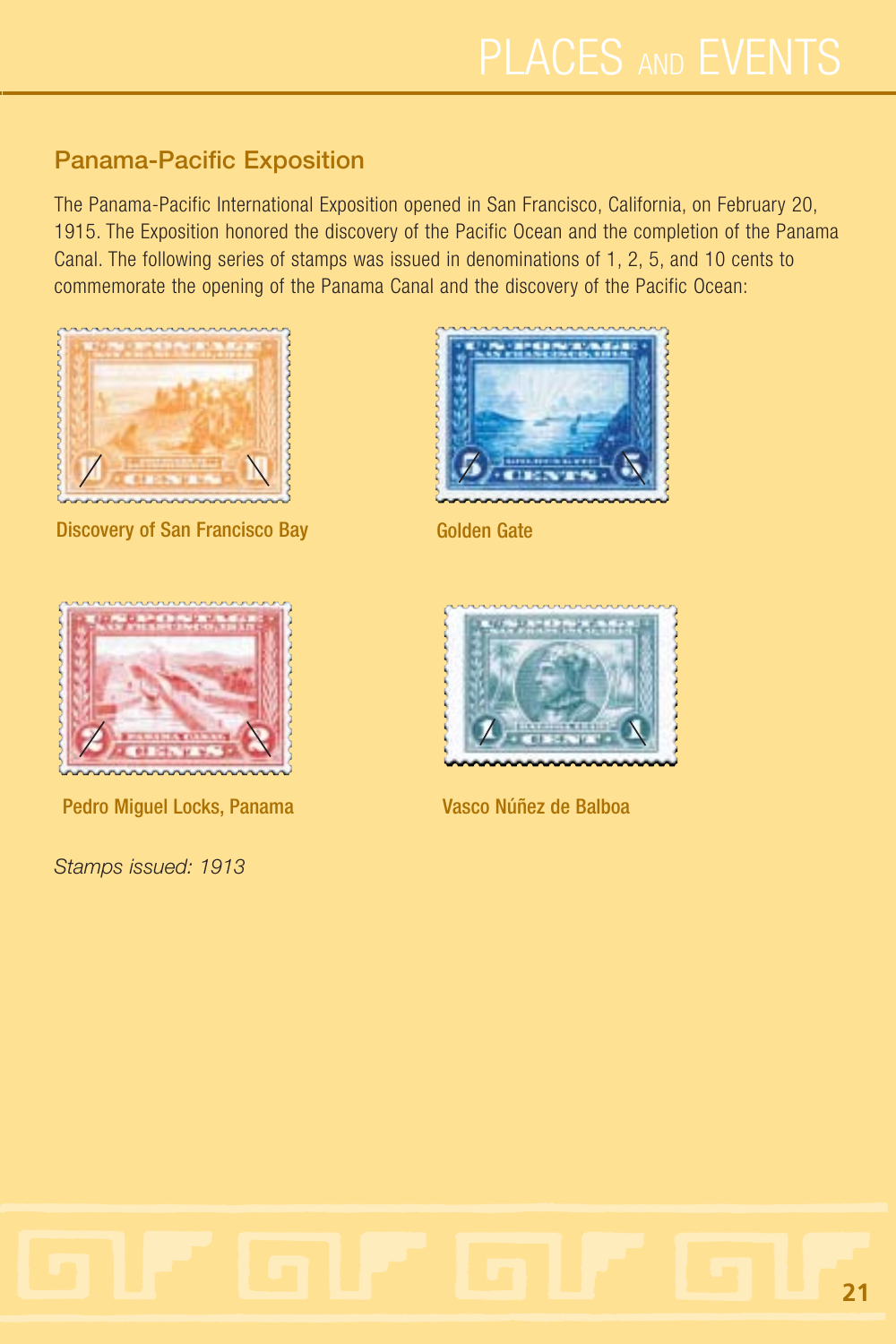#### **Puerto Rico Election**



In 1949, Luis Muñoz Marín became Puerto Rico's first elected governor. As governor, Marín started Operation Commonwealth. The goal of the program was to achieve more self-rule from the United States. Puerto Rico succeeded in becoming a commonwealth of the United States in 1952, as a result of Marín's efforts. A 3-cent stamp was issued to celebrate the first Puerto Rican gubernatorial election.

*Stamp issued: 1949*

#### **San Juan, Puerto Rico**

Founded in 1521, San Juan, Puerto Rico, is the oldest city flying the American flag. An 8-cent stamp was issued to commemorate San Juan's 450th anniversary.

*Stamp issued: 1971*



#### **San Xavier del Bac Mission**



Located on what today is the Pápago Indian Reservation in Tucson, Arizona, San Xavier del Bac Mission, which is also known as "White Dove of the Desert," is a masterpiece of Spanish Colonial architecture. Jesuit Father Kino founded the mission in 1692 to serve the local Pápago tribe. In 1783, Franciscan monks began to renovate the mission. Today's renovated building, which is part

Moorish and part Byzantine, has a domed roof and is an adobe jumble of frescos, carved saints, and two lions. The lions represent Castile and are often decked with white satin bow ties. The mission is depicted on a block of four 8-cent Historic Preservation stamps.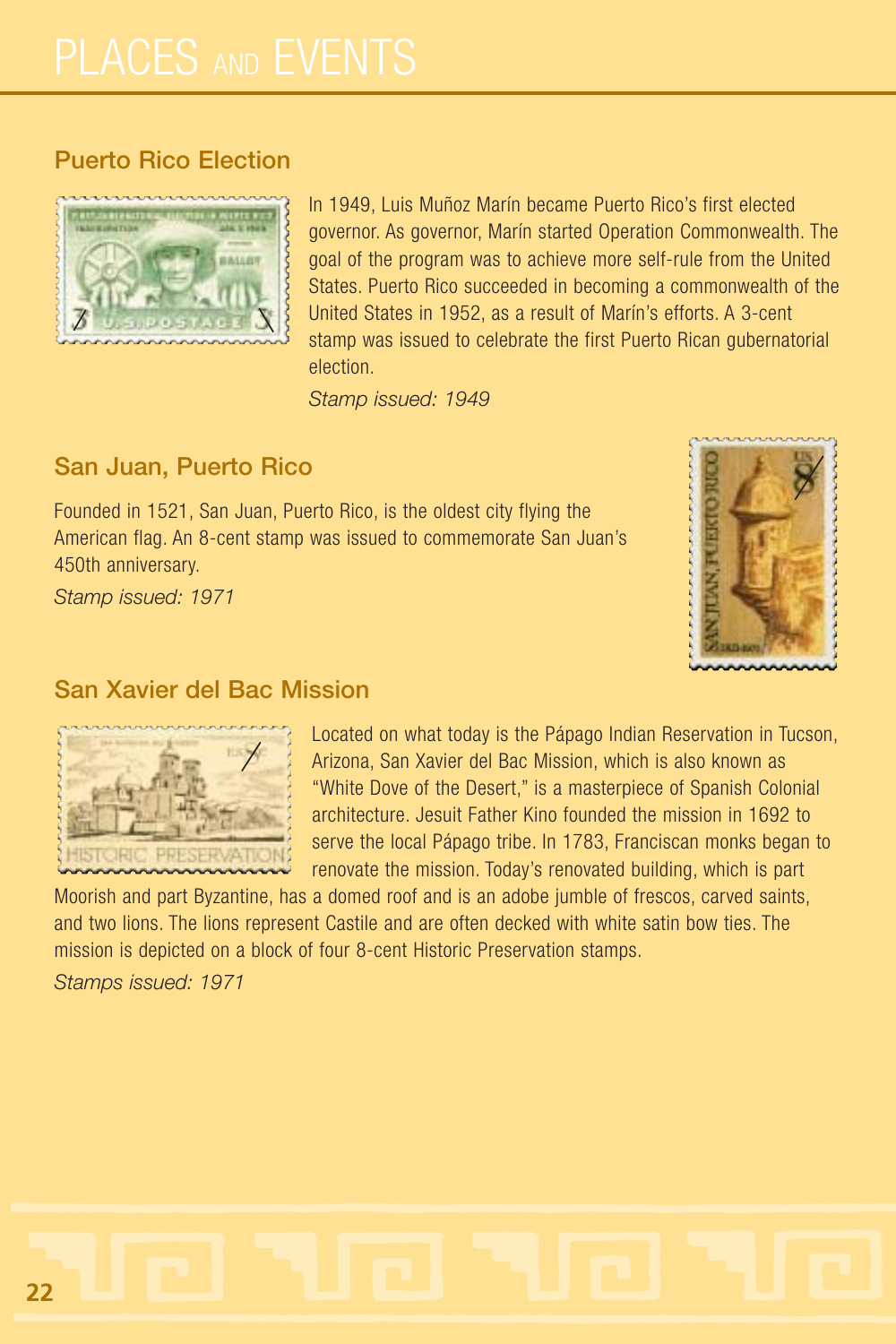## **Settlement of Florida**

Florida was the first continuous Spanish settlement in the New World. Spanish admiral Don Pedro Menendez de Aviles founded St. Augustine in 1565, naming the location in honor of the saint whose feast was on the day the settlement was established. A 5-cent stamp was issued to mark the 400th anniversary of the founding of St. Augustine. At the same time, Spain also released an almost identical stamp, except for the necessary differences in language and denomination.



*Stamp issued: 1965*

## **Spanish-American War**



Sent to Cuba in 1898 to protect American interests, the *U.S.S. Maine* was rocked by a mysterious explosion while moored in Havana harbor on February 15, 1898. More than 250 American sailors were killed. An ensuing investigation could not determine the cause of the explosion, although popular sentiment blamed the Spanish. To stir sentiment in support of war against Spain, the

American press used the popular slogan "Remember the *Maine.*" Two months after the sinking of the battleship *Maine,* America declared war on Spain. To remember the *U.S.S. Maine* and the Spanish-American War, the Postal Service issued a 32-cent stamp.

*Stamp issued: 1998*

#### **Southwest Settlement**

In 1598, a Spanish expedition led by Don Juan de Oñate created the first European road in the United States, El Camino Real de Tierra Adentro (the Royal Road to the Interior Land) and later built the first European settlement west of the Mississippi at San Gabriel. The expedition initiated 400 years of commerce and cultural exchange throughout the Southwest. A 32-cent stamp was issued, which features a photograph of La Mision de San Miguel de San Gabriel. The building is a replica of the church at San Gabriel and is located in present-day Espanola, New Mexico, near the site of the original Spanish settlement.